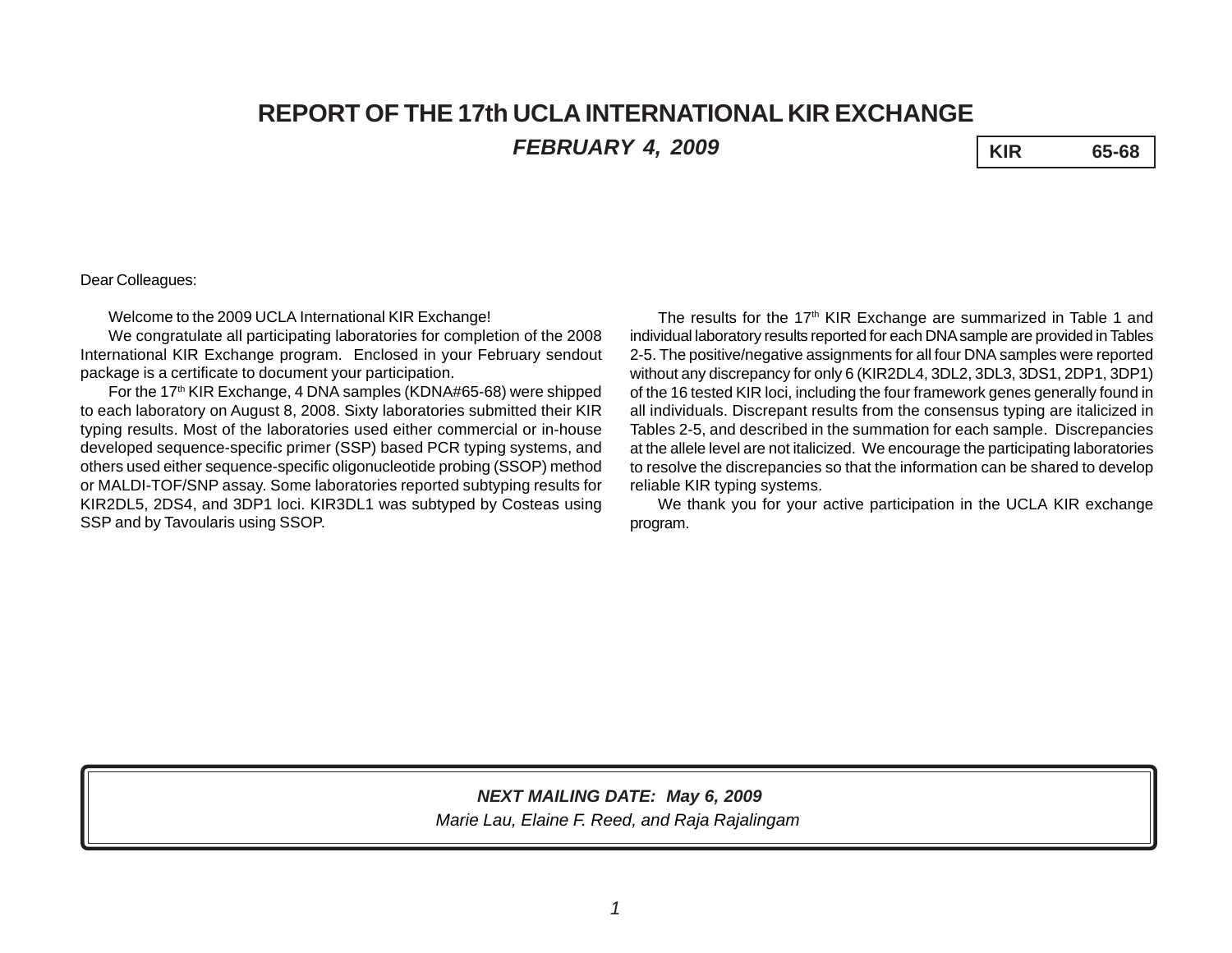#### **KIR Exchange Sample: KDNA # 0065:**

The DNA was isolated from a Caucasian donor. The consensus KIR type of this sample is: 2DL1-2DL2-2DL3-2DL4-2DL5B-3DL1-3DL2-3DL3-2DS2-2DS3- 2DS4-2DP1-3DP1. This is one of the most common KIR genotypes that occurs at a frequency of 10-15% in several African populations, Southern Indian populations, and Hispanics (1,2). One laboratory typed this DNA as negative for KIR2DS3, and another laboratory reported this DNA carrying both 2DL5A and 2DL5B genes.

#### **KIR Exchange Sample: KDNA # 0066:**

KDNA#66 was obtained from a Caucasian individual. The consensus KIR type of this sample is: 2DL1-2DL2-2DL3-2DL4-2DL5A/B-3DL1-3DL2-3DL3- 3DS1-2DS1-2DS2-2DS3-2DS4-2DP1-3DP1. This genotype occurs most frequently (15%) in Australian aboriginals. In Caucasians, it occurs at a frequency of 3-6% and is absent in Chinese, Japanese, and Southern Indian populations (3,4). One laboratory typed this DNA as 2DL3-2DL4-2DL5-3DL1-3DL2-3DL3- 3DS1-2DS3-2DS4-2DP1-3DP1, and another laboratory reported this DNA as negative for KIR2DL3.

#### **KIR Exchange Sample: KDNA # 0067:**

KDNA#67 was obtained from an Hispanic individual. The consensus KIR type of this sample is: 2DL1-2DL2-2DL3-2DL4-2DL5B-3DL1-3DL2-3DL3-2DS1- 2DS2-2DS4-2DS5-2DP1-3DP1. This KIR genotype occurs in indigenous populations of South America and India (2,5). One laboratory typed this DNA as negative for KIR2DS5 and another laboratory reported this DNA as carrying both 2DL5A and 2DL5B genes.

#### **KIR Exchange Sample: KDNA # 0068:**

The ethnic information for this donor was not available. The consensus KIR type of this sample is: 2DL1-2DL3-2DL4-2DL5A-3DL2-3DL3-3DS1-2DS1-2DS5- 2DP1-3DP1. This genotype occurs at a frequency of 10% in the South American population of Bari and at 4-6% in Southern Indian tribes (2,5). Two laboratories reported this DNA carrying both 2DL5A and 2DL5B genes. One laboratory reported this DNA as positive for 2DS4 but negative for 2DS5, and another laboratory reported this DNA as positive for 3DL1.

### **References**

- 1. Du, Z., Gjertson, D. W., Reed, E. F., and Rajalingam, R. (2007). Receptorligand analyses define minimal killer cell Ig-like receptor (KIR) in humans. Immunogenetics *59*, 1-15.
- 2. Rajalingam, R., Du, Z., Meenagh, A., Luo, L., Kavitha, V. J., Pavithra-Arulvani, R., Vidhyalakshmi, A., Sharma, S. K., Balazs, I., Reed, E. F.*, et al.* (2008). Distinct diversity of KIR genes in three southern Indian populations: comparison with world populations revealed a link between KIR gene content and pre-historic human migrations. Immunogenetics.
- 3. Toneva, M., Lepage, V., Lafay, G., Dulphy, N., Busson, M., Lester, S., Vu-Trien, A., Michaylova, A., Naumova, E., McCluskey, J., and Charron, D. (2001). Genomic diversity of natural killer cell receptor genes in three populations. Tissue Antigens *57*, 358-362.
- 4. Yawata, M., Yawata, N., Abi-Rached, L., and Parham, P. (2002). Variation within the human killer cell immunoglobulin-like receptor (KIR) gene family. Crit Rev Immunol *22*, 463-482.
- 5. Gendzekhadze, K., Norman, P. J., Abi-Rached, L., Layrisse, Z., and Parham, P. (2006). High KIR diversity in Amerindians is maintained using few genecontent haplotypes. Immunogenetics.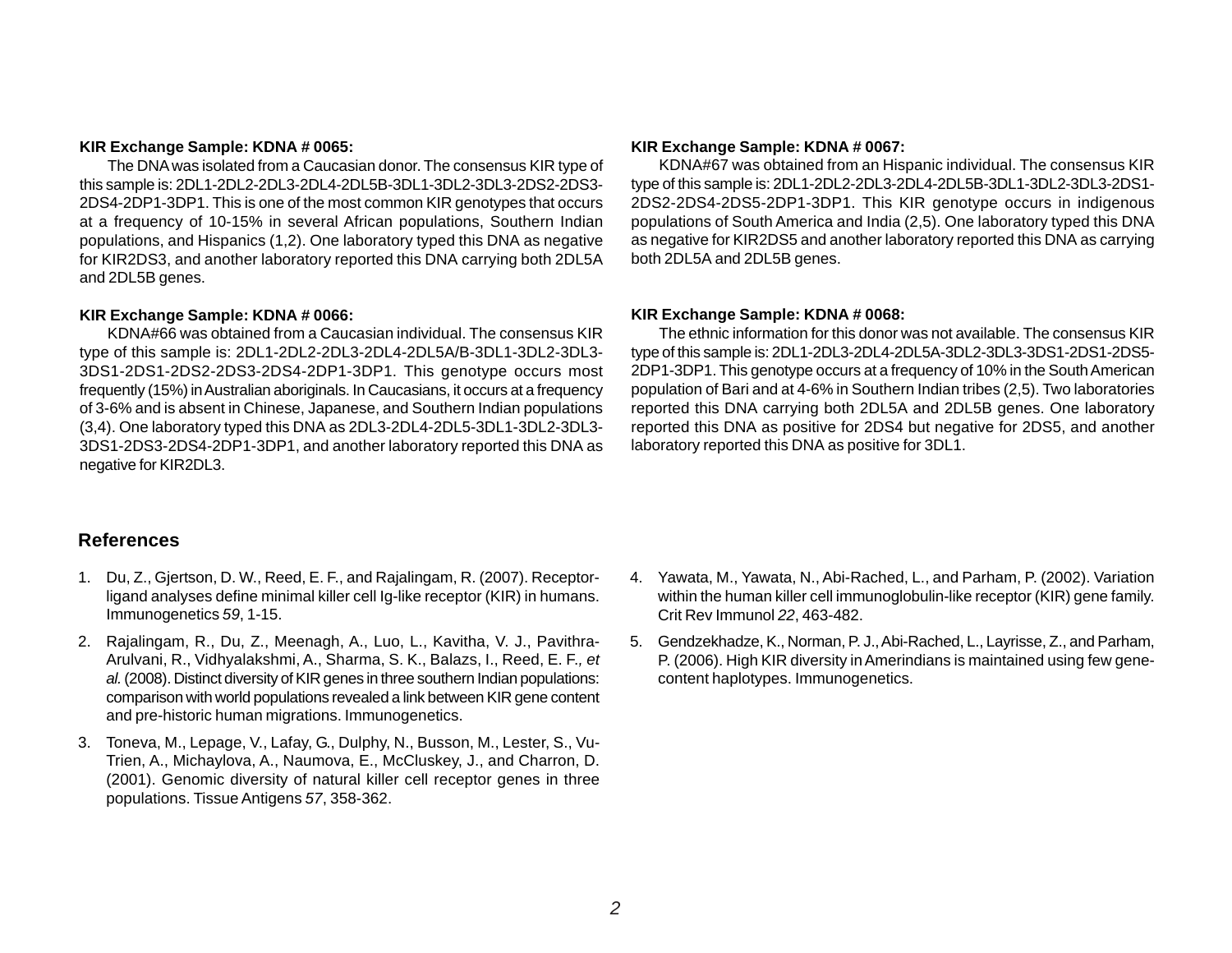|            |            |                       |                              |                                                 |                                  |                                                                        | Table 1. Summary of the 17th KIR Exchange (KDNA#65-68)                                                                                                                    |                                                                                                                                                  |                      |                      |                      |                                                                           |                                |                          |                                                                                                                                                                                                                                                                                                                                                     |                              |                      |                                                                                                 |
|------------|------------|-----------------------|------------------------------|-------------------------------------------------|----------------------------------|------------------------------------------------------------------------|---------------------------------------------------------------------------------------------------------------------------------------------------------------------------|--------------------------------------------------------------------------------------------------------------------------------------------------|----------------------|----------------------|----------------------|---------------------------------------------------------------------------|--------------------------------|--------------------------|-----------------------------------------------------------------------------------------------------------------------------------------------------------------------------------------------------------------------------------------------------------------------------------------------------------------------------------------------------|------------------------------|----------------------|-------------------------------------------------------------------------------------------------|
| KIR<br>Ex. | <b>DNA</b> | $#$ reporting<br>labs | <b>2DL1</b>                  | 2DL <sub>2</sub>                                | 2DL3                             | 2DL4                                                                   | 2DL5                                                                                                                                                                      | 3DL1                                                                                                                                             | 3DL <sub>2</sub>     | 3DL3                 | 3DS1                 | <b>2DS1</b>                                                               | <b>2DS2</b>                    | <b>2DS3</b>              | <b>2DS4</b>                                                                                                                                                                                                                                                                                                                                         | <b>2DS5</b>                  | <b>2DP1</b>          | 3DP1                                                                                            |
|            | #0065      | 60                    | <b>POS</b>                   | <b>POS</b><br>*001-*003/<br>*005 [4]            | POS                              | <b>POS</b><br>*001-*005/<br>*007/ *008/<br>*011/ *012 [1]<br>NT [2]    | <b>POS</b><br>B [16]<br>B*002/ *004/ *007 [2]<br>B*002/ *004/ *007/<br>*003/ *006 [2]<br>B*002 [1]<br>B*002-*004 [1]<br>B*002/ *006-*009 [1]<br>B*002/ A*005 [1]          | <b>POS</b><br>*001, *1502 [1]<br>*001/ *007-*009/ *015-<br>*044/ *056/ *057 [1]<br>*00101- *002/ *00501<br>*009/ *01501- *044/<br>*056/ *057 [1] | <b>POS</b><br>NT [1] | <b>POS</b><br>NT [1] | <b>NEG</b>           | <b>NEG</b>                                                                | <b>POS</b>                     | <b>POS</b><br>$*001$ [1] | <b>POS</b><br>*001/ *002, *003-*007 [4]<br>NEG [1] DEL, FULL [2]<br>*001, *003/ *004/ *006/ *007/<br>*009 [2]<br>*001, *003-*009 [1]<br>FULL, *003/ *004/ *006/ *007/<br>*009 [1]<br>*001, *003/ *006 [1]<br>*001/ *002, *003-*006 [1]<br>*001-*007 [1]<br>*001/ *003/ *006/ *007/ *009 [1]<br>*0010201-*00103/ *003/ *004/<br>*006/ *007/ *009 [1] | <b>NEG</b>                   | <b>POS</b><br>NT [3] | <b>POS</b><br>*003 [19]<br>*00301/ *00302 [2]<br>*003/ *005/ *006 [3]<br>*003, - [1]<br>NT [3]  |
| #17        | #0066      | 60                    | <b>POS</b><br><b>NEG [1]</b> | <b>POS</b><br>*001-*003/<br>*005 [4]<br>NEG [1] | <b>POS</b><br>NEG <sub>[1]</sub> | <b>POS</b><br>*001-*005/<br>*007/ *008/<br>NT [2]                      | <b>POS</b><br>A, B [10]<br>A*005, B*002 [2]<br>*011/ *012 [1] A*005, B*002/ *006-<br>*009 [1]<br>A*001/ *005, B*002/<br>*004/ *007 [1]<br>A*001/ *005, B*003/<br>*006 [1] | <b>POS</b><br>*001 [1]<br>*001/ *007-*009/ *015-<br>*044/ *056/ *057 [1]<br>*00101- *002/ *00501<br>*009/ *01501- *044/<br>*056/ *057 [1]        | <b>POS</b><br>NT [1] | <b>POS</b><br>NT [1] | <b>POS</b><br>NT [1] | <b>POS</b><br>*002-*004<br>[1]<br>*0020101-<br>*004 [1]<br><b>NEG</b> [2] | <b>POS</b><br>NEG [1] *001 [1] | <b>POS</b>               | <b>POS</b><br>*003-*007 [13]<br>*003/ *004/ *006/ *007 [5]<br>*003/ *004/ *006/ *007/ *009 [3]<br><b>DEL [2]</b><br>*003/ *006 [2]<br>*003/ *004/ *006 [1]<br>*003/ *004/ *006/ *007/ *009, - [1]<br>*003/ *006/ *007/ *009 [1]<br>*003-*006 [1]<br>*003-*009 [1]                                                                                   | <b>NEG</b>                   | <b>POS</b><br>NT [3] | <b>POS</b><br>*003 [20]<br>*00301/ *00302 [2]<br>*003/ *005/ *006 [3]<br>$*003, -[1]$<br>NT [3] |
|            | #0067      | 60                    | POS                          | <b>POS</b><br>*001-*003/<br>$*005[4]$           | POS                              | POS<br>*001-*005/<br>*007/ *008/<br>*011/ *012 [1]<br>NT [2]           | <b>POS</b><br>B [15]<br>B*002/ *004/ *007 [3]<br>B*002/ *004/ *007/<br>*003/ *006 [2]<br>B*002-*004 [1]<br>B*003/ *004/ *006-<br>$*009$ [1]<br>A*001/ B*006 [1]           | <b>POS</b><br>*001 [1]<br>*001/ *007- *009/ *015<br>*044/ *056/ *057 [1]<br>*00101- *002/ *00501<br>*009/ *01501- *044/<br>*056/ *057 [1]        | <b>POS</b><br>NT [1] | <b>POS</b><br>NT [1] | <b>NEG</b>           | <b>POS</b><br>*002-*004<br>$[1]$<br>*0020101-<br>*004 [1]<br>NT [2]       | <b>POS</b>                     | <b>NEG</b>               | <b>POS</b><br>*003-*007 [12]<br>*003/ *004/ *006/ *007 [5]<br>*003/ *004/ *006/ *007/ *009 [3]<br><b>DEL</b> [2]<br>*003/ *006 [2]<br>*003/ *004/ *006 [1]<br>*003/ *004/ *006/ *007/ *009, - [1]<br>*003/ *006/ *007/ *009 [1]<br>*003-*006 [1]<br>*003-*009 [1]<br>*001-*007 {1]                                                                  | <b>POS</b><br>NEG [1] NT [3] | <b>POS</b>           | <b>POS</b><br>1003 [20]<br>*00301/*00302 [2]<br>*003/ *005/ *006 [3]<br>$*003, -[1]$<br>NT [3]  |
|            | #0068      | 60                    | <b>POS</b>                   | <b>NEG</b>                                      | POS                              | POS<br>*001-*005/<br>*007/ *008/<br>*011/ *012 [1] A*001 [2]<br>NT [2] | <b>POS</b><br>A [15]<br>A*001/ *005 [6]<br>A*001/ B*006 [1]<br>A*001/ B*003/ *004 [1]                                                                                     | <b>NEG</b><br>POS[1]                                                                                                                             | <b>POS</b><br>NT [1] | <b>POS</b>           | <b>POS</b>           | <b>POS</b><br>*002-*004<br>$[1]$<br>*0020101<br>*004 [1]                  | <b>NEG</b><br>NT [1]           | <b>NEG</b>               | <b>NEG</b><br>POS [2]                                                                                                                                                                                                                                                                                                                               | <b>POS</b><br>NEG [1] NT [3] | <b>POS</b>           | <b>POS</b><br>*003 [19]<br>*00301/ *00302 [2]<br>*003/ *005/ *006 [3]<br>$*003, -[1]$<br>NT [3] |

**KEY for Table 1**

[ ] - number of labs reporting allele assignment/POS/NEG/NT POS - Presence of gene NEG - Absence of gene NT - Not typed

#### **KEY for Tables 2-5**

italics - assignment different from consensus

SSP - Sequence-specific priming-based typing

SSOP - Sequence-specific oligonucleotide probing-based typing

RSSOP - Reverse Sequence-specific oligonucleotide probing-based typing SBT - Sequencing-based typing

italics - assignment different from consensus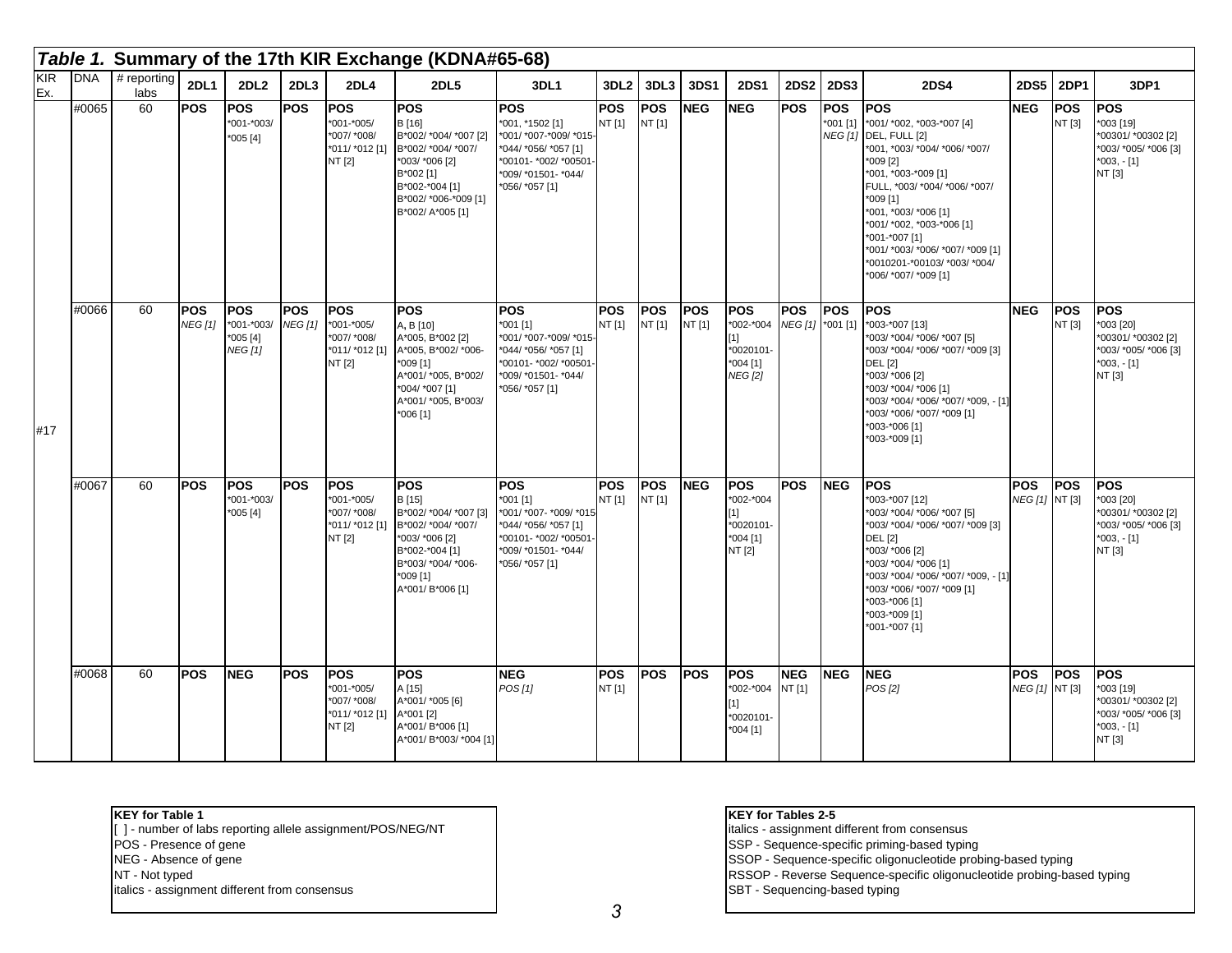|     | Table 2. KIR Exchange Sample: KDNA #65             |                           |                         |                         |             |                               |               |                                |                          |                           |                           |                           |                           |                           |                           |             |                  |                             |
|-----|----------------------------------------------------|---------------------------|-------------------------|-------------------------|-------------|-------------------------------|---------------|--------------------------------|--------------------------|---------------------------|---------------------------|---------------------------|---------------------------|---------------------------|---------------------------|-------------|------------------|-----------------------------|
|     |                                                    |                           |                         |                         |             |                               |               |                                |                          |                           |                           |                           |                           |                           |                           |             |                  |                             |
|     | <b>CTR</b> Investigator Name<br>5488 Adams, Sharon | <b>2DL1</b><br><b>POS</b> | 2DL <sub>2</sub><br>POS | 2DL <sub>3</sub><br>POS | 2DL4<br>POS | <b>2DL5</b><br>$\overline{B}$ | 3DL1<br>POS   | 3DL <sub>2</sub><br><b>POS</b> | 3DL3<br><b>POS</b>       | <b>3DS1</b><br><b>NEG</b> | <b>2DS1</b><br><b>NEG</b> | <b>2DS2</b><br><b>POS</b> | <b>2DS3</b><br><b>POS</b> | <b>2DS4</b><br><b>POS</b> | <b>2DS5</b><br><b>NEG</b> | 2DP1<br>POS | 3DP1<br>$*003$   | <b>METHOD</b><br><b>SSP</b> |
|     |                                                    |                           | $*001-$                 |                         |             |                               |               |                                |                          |                           |                           |                           |                           | *001. *003/               |                           |             |                  |                             |
|     |                                                    |                           | $*003/$                 |                         |             |                               |               |                                |                          |                           |                           |                           |                           | *004/ *006/               |                           |             |                  |                             |
|     | 8033 Balazs, Ivan                                  | <b>POS</b>                | $*005$                  | POS                     | POS         | POS                           | <b>POS</b>    | POS                            | <b>POS</b>               | <b>NEG</b>                | <b>NEG</b>                | POS                       | POS                       | *007/ *009                | <b>NEG</b>                | POS         | POS              | <b>SSOP</b>                 |
|     |                                                    |                           |                         |                         |             | B*002/                        |               |                                |                          |                           |                           |                           |                           |                           |                           |             |                  |                             |
|     |                                                    |                           |                         |                         |             | $*004/$                       |               |                                |                          |                           |                           |                           |                           |                           |                           |             |                  |                             |
|     |                                                    |                           |                         |                         |             | *007/                         |               |                                |                          |                           |                           |                           |                           |                           |                           |             |                  |                             |
|     |                                                    |                           |                         |                         |             | *003/                         |               |                                |                          |                           |                           |                           |                           |                           |                           |             |                  |                             |
|     | 8050 Baxter-Lowe.Lee                               | <b>POS</b>                | POS                     | POS                     | <b>POS</b>  | $*006$                        | <b>POS</b>    | POS                            | <b>POS</b>               | <b>NEG</b>                | <b>NEG</b>                | <b>POS</b>                | <b>POS</b>                | <b>POS</b>                | <b>NEG</b>                | <b>POS</b>  | $*003$           | <b>SSP</b>                  |
|     |                                                    |                           |                         |                         |             |                               |               |                                |                          |                           |                           |                           |                           | FULL, *003/               |                           |             | $*003/$          |                             |
|     |                                                    |                           |                         |                         |             |                               |               |                                |                          |                           |                           |                           |                           | *004/ *006/               |                           |             | $*005/$          |                             |
|     | 8025 Carrington/Mar<br>785 Chan, Soh Ha            | POS<br>POS                | POS<br>POS              | POS<br>POS              | POS<br>POS  | B<br>POS                      | POS<br>POS    | POS<br><b>POS</b>              | POS<br>POS               | <b>NEG</b><br><b>NEG</b>  | <b>NEG</b><br><b>NEG</b>  | POS<br>POS                | POS<br><b>POS</b>         | *007/ *009<br><b>POS</b>  | <b>NEG</b><br><b>NEG</b>  | POS<br>POS  | $*006$<br>POS    | <b>SSP</b><br><b>SSP</b>    |
|     | 3224 Chen, Dongfeng                                | POS                       | <b>POS</b>              | POS                     | POS         | POS                           | POS           | POS                            | POS                      | <b>NEG</b>                | <b>NEG</b>                | <b>POS</b>                | POS                       | POS                       | <b>NEG</b>                | POS         | <b>POS</b>       | SSP,SSOP                    |
| 124 | Christiansen/Witt                                  | POS                       | POS                     | <b>POS</b>              | POS         | POS                           | POS           | <b>POS</b>                     | POS                      | <b>NEG</b>                | <b>NEG</b>                | POS                       | POS                       | POS                       | <b>NEG</b>                | NT          | $\overline{NT}$  |                             |
|     | 3632 Colombe, Beth                                 | POS                       | POS                     | POS                     | POS         | POS                           | POS           | <b>POS</b>                     | <b>POS</b>               | <b>NEG</b>                | <b>NEG</b>                | POS                       | <b>POS</b>                | POS                       | <b>NEG</b>                | POS         | <b>POS</b>       | <b>SSP</b>                  |
|     |                                                    |                           |                         |                         |             |                               | $*00101$      |                                |                          |                           |                           |                           |                           |                           |                           |             |                  |                             |
|     |                                                    |                           |                         |                         |             |                               | $*002/$       |                                |                          |                           |                           |                           |                           |                           |                           |             |                  |                             |
|     |                                                    |                           |                         |                         |             |                               | *00501-       |                                |                          |                           |                           |                           |                           |                           |                           |             |                  |                             |
|     |                                                    |                           |                         |                         |             |                               | $*009/$       |                                |                          |                           |                           |                           |                           |                           |                           |             |                  |                             |
|     |                                                    |                           |                         |                         |             |                               | $*01501-$     |                                |                          |                           |                           |                           |                           | *0010201-                 |                           |             |                  |                             |
|     |                                                    |                           |                         |                         |             |                               | $*044/$       |                                |                          |                           |                           |                           |                           | 00103/ *003/              |                           |             |                  |                             |
|     |                                                    |                           |                         |                         |             |                               | $*056/$       |                                |                          |                           |                           |                           |                           | *004/ *006/               |                           |             | *00301/          |                             |
|     | 5130 Costeas, Paul A<br>189 Crowe, Deborah         | POS<br>POS                | POS<br>POS              | POS<br>POS              | POS<br>POS  | B<br>POS                      | $*057$<br>POS | <b>POS</b><br>POS              | <b>POS</b><br><b>POS</b> | <b>NEG</b><br><b>NEG</b>  | <b>NEG</b><br><b>NEG</b>  | POS<br>POS                | <b>POS</b><br>POS         | *007/ *009<br>POS         | <b>NEG</b><br><b>NEG</b>  | POS<br>POS  | *00302<br>$*003$ | <b>SSP</b><br>SSP           |
|     | 8030 Davidson/Poult                                | POS                       | POS                     | <b>POS</b>              | POS         | <b>POS</b>                    | POS           | POS                            | <b>POS</b>               | <b>NEG</b>                | <b>NEG</b>                | <b>POS</b>                | $*001$                    | POS                       | <b>NEG</b>                | POS         | $*003$           | <b>SSOP</b>                 |
|     |                                                    |                           | $*001 -$                |                         |             |                               |               |                                |                          |                           |                           |                           |                           |                           |                           |             |                  |                             |
|     |                                                    |                           | $*003/$                 |                         |             |                               |               |                                |                          |                           |                           |                           |                           |                           |                           |             |                  |                             |
|     | 1108 Davis, Mary                                   | <b>POS</b>                | $*005$                  | POS                     | POS         | POS                           | POS           | POS                            | <b>POS</b>               | <b>NEG</b>                | <b>NEG</b>                | <b>POS</b>                | POS                       | POS                       | <b>NEG</b>                | POS         | <b>POS</b>       | <b>SSOP</b>                 |
|     |                                                    |                           |                         |                         |             |                               |               |                                |                          |                           |                           |                           |                           | *001/ *002.               |                           |             |                  |                             |
|     | 8031 Dinauer, David                                | <b>POS</b>                | POS                     | POS                     | POS         | B                             | <b>POS</b>    | POS                            | <b>POS</b>               | <b>NEG</b>                | <b>NEG</b>                | <b>POS</b>                | POS                       | *003-*007                 | <b>NEG</b>                | <b>POS</b>  | $*003$           | <b>SSP</b>                  |
|     | 3186 Dunckley, Heather                             | POS                       | POS                     | POS                     | POS         | POS                           | POS           | POS                            | POS                      | <b>NEG</b>                | <b>NEG</b>                | POS                       | POS                       | POS                       | <b>NEG</b>                | POS         | POS              | <b>SSP</b>                  |
|     |                                                    |                           | POS                     | POS                     | POS         |                               |               | POS                            | POS                      |                           |                           | POS                       |                           | *001/ *002,               |                           |             |                  | <b>SSP</b>                  |
|     | 8051 Endres/Wiltbank                               | POS                       |                         |                         |             | B                             | POS           |                                |                          | <b>NEG</b>                | <b>NEG</b>                |                           | POS                       | *003-*007<br>*001, *003/  | <b>NEG</b>                | POS         | $*003$           |                             |
|     | 8038 Fernandez-Vina, M                             | <b>POS</b>                | POS                     | POS                     | POS         | POS                           | POS           | POS                            | POS                      | <b>NEG</b>                | <b>NEG</b>                | POS                       | POS                       | $*006$                    | <b>NEG</b>                | POS         | POS              | <b>SSOP</b>                 |
|     | 762 Fischer, Gottf                                 | POS                       | POS                     | POS                     | POS         | B                             | POS           | POS                            | <b>POS</b>               | <b>NEG</b>                | <b>NEG</b>                | POS                       | POS                       | POS                       | <b>NEG</b>                | POS         | $*003$           | <b>SSP</b>                  |
|     | 8026 Gardiner, Clair                               | POS                       | POS                     | POS                     | POS         | POS                           | POS           | POS                            | <b>POS</b>               | <b>NEG</b>                | <b>NEG</b>                | POS                       | POS                       | POS                       | <b>NEG</b>                | POS         | POS              | <b>SSP</b>                  |
|     | 8040 Gladman/Pellet                                | POS                       | POS                     | POS                     | POS         | B                             | POS           | POS                            | POS                      | <b>NEG</b>                | <b>NEG</b>                | POS                       | POS                       | POS                       | <b>NEG</b>                | POS         | POS              | <b>SSP</b>                  |
|     |                                                    |                           |                         |                         |             |                               |               |                                |                          |                           |                           |                           |                           | *001/ *002,               |                           |             |                  |                             |
|     | 4985 Graff, Ralph J.                               | <b>POS</b>                | POS                     | POS                     | POS         | B                             | <b>POS</b>    | <b>POS</b>                     | <b>POS</b>               | <b>NEG</b>                | <b>NEG</b>                | <b>POS</b>                | <b>POS</b>                | *003-*007                 | <b>NEG</b>                | POS         | $*003$           | <b>SSP</b>                  |
|     |                                                    |                           |                         |                         |             |                               |               |                                |                          |                           |                           |                           |                           |                           |                           |             | *00301/          |                             |
|     | 8041 Han, Hoon                                     | <b>POS</b><br>POS         | POS                     | POS                     | POS<br>POS  | POS                           | POS<br>POS    | <b>POS</b><br>POS              | POS<br><b>POS</b>        | <b>NEG</b><br><b>NEG</b>  | <b>NEG</b>                | POS<br>POS                | POS<br>POS                | POS<br>POS                | <b>NEG</b>                | POS         | *00302           | <b>SSP</b><br><b>SSP</b>    |
|     | 1461 Hidajat, Melan<br>615 Holdsworth/Tait         | POS                       | POS<br>POS              | POS<br>POS              | POS         | B<br>POS                      | POS           | POS                            | POS                      | <b>NEG</b>                | <b>NEG</b><br><b>NEG</b>  | POS                       | POS                       | POS                       | <b>NEG</b><br><b>NEG</b>  | POS<br>POS  | $*003$<br>$*003$ | <b>SSP</b>                  |
|     |                                                    |                           |                         |                         |             |                               |               |                                |                          |                           |                           |                           |                           |                           |                           |             |                  |                             |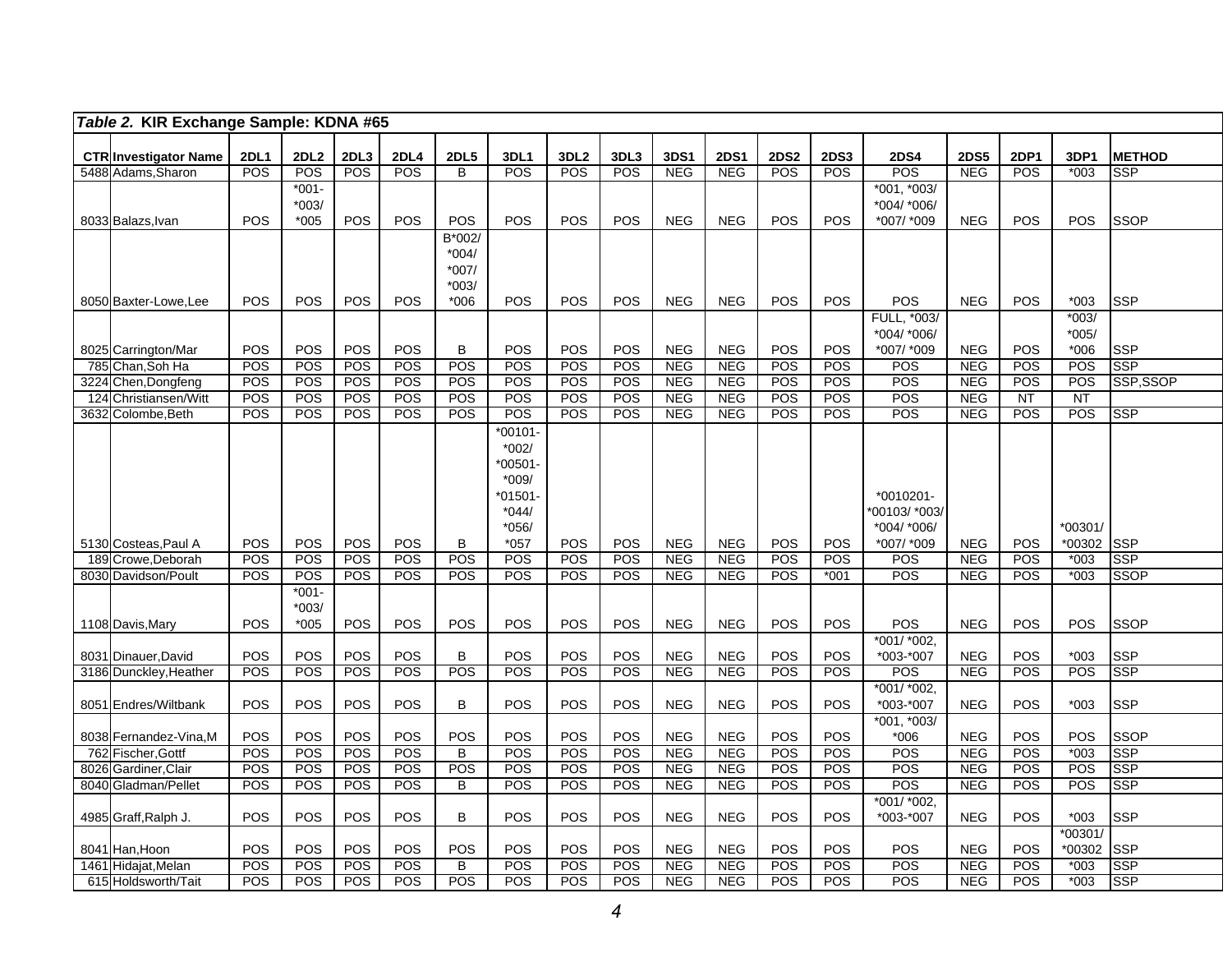|      | Table 2. KIR Exchange Sample: KDNA #65             |                    |                         |                    |                           |                      |                    |                                |                    |                          |                           |                           |                          |                    |                          |                    |                        |                            |
|------|----------------------------------------------------|--------------------|-------------------------|--------------------|---------------------------|----------------------|--------------------|--------------------------------|--------------------|--------------------------|---------------------------|---------------------------|--------------------------|--------------------|--------------------------|--------------------|------------------------|----------------------------|
|      |                                                    |                    |                         |                    |                           |                      |                    |                                |                    |                          |                           |                           |                          |                    |                          |                    |                        |                            |
|      | <b>CTR Investigator Name</b><br>5000 Hsu, Susan H. | <b>2DL1</b><br>POS | 2DL <sub>2</sub><br>POS | 2DL3<br><b>POS</b> | <b>2DL4</b><br><b>POS</b> | <b>2DL5</b><br>B     | 3DL1<br><b>POS</b> | 3DL <sub>2</sub><br><b>POS</b> | 3DL3<br><b>POS</b> | 3DS1<br><b>NEG</b>       | <b>2DS1</b><br><b>NEG</b> | <b>2DS2</b><br><b>POS</b> | <b>2DS3</b><br>POS       | <b>2DS4</b><br>POS | <b>2DS5</b><br>NEG       | 2DP1<br><b>POS</b> | 3DP1<br><b>POS</b>     | <b>METHOD</b><br>SSOP.SSP  |
|      | 4337 Kim, Tai-Gyu                                  | POS                | POS                     | POS                | POS                       | POS                  | POS                | POS                            | POS                | <b>NEG</b>               | <b>NEG</b>                | POS                       | POS                      | POS                | <b>NEG</b>               | POS                | <b>POS</b>             | <b>SSP</b>                 |
|      | 8037 Kotsch, Katja                                 | POS                | POS                     | POS                | POS                       | POS                  | POS                | POS                            | POS                | <b>NEG</b>               | <b>NEG</b>                | POS                       | POS                      | <b>POS</b>         | <b>NEG</b>               | POS                | POS                    | <b>SSP</b>                 |
| 836  | KuKuruga, Debr                                     | POS                | POS                     | POS                | POS                       | POS                  | POS                | POS                            | POS                | <b>NEG</b>               | <b>NEG</b>                | POS                       | POS                      | POS                | <b>NEG</b>               | POS                | POS                    | <b>SSP</b>                 |
|      | 8046 Kusnierczyk, Piotr                            | <b>POS</b>         | <b>POS</b>              | POS                | POS                       | <b>POS</b>           | POS                | POS                            | POS                | <b>NEG</b>               | <b>NEG</b>                | POS                       | POS                      | FULL, DEL          | <b>NEG</b>               | NT                 | $\overline{\text{NT}}$ | <b>MULTIPLEX SSP</b>       |
|      | 8002 MacCann, Eileen                               | POS                | POS                     | POS                | POS                       | POS                  | POS                | POS                            | POS                | NEG                      | <b>NEG</b>                | POS                       | <b>POS</b>               | $\overline{POS}$   | NEG                      | POS                | POS                    | <b>SSP</b>                 |
|      |                                                    |                    |                         |                    |                           |                      |                    |                                |                    |                          |                           |                           |                          | *001, *003/        |                          |                    |                        |                            |
|      |                                                    |                    |                         |                    |                           |                      |                    |                                |                    |                          |                           |                           |                          | *004/ *006/        |                          |                    |                        |                            |
|      | 5142 Marsh, Steven                                 | POS                | POS                     | POS                | POS                       | POS                  | POS                | POS                            | POS                | <b>NEG</b>               | <b>NEG</b>                | POS                       | POS                      | *007/ *009         | <b>NEG</b>               | POS                | *003. -                | <b>SSP</b>                 |
|      |                                                    |                    |                         |                    |                           |                      |                    |                                |                    |                          |                           |                           |                          | *001, *003-        |                          |                    |                        |                            |
|      | 8027 Middleton, Der                                | POS                | POS                     | <b>POS</b>         | POS                       | POS                  | POS                | POS                            | POS                | <b>NEG</b>               | <b>NEG</b>                | POS                       | <b>POS</b>               | $*009$             | <b>NEG</b>               | POS                | <b>POS</b>             | <b>SSOP</b>                |
|      | 733 Mytilineos, Joan                               | POS                | POS                     | POS                | POS                       | POS                  | POS                | POS                            | <b>POS</b>         | <b>NEG</b>               | NEG                       | POS                       | POS                      | POS                | NEG                      | POS                | POS                    | <b>SSP</b>                 |
|      | 2549 Nehlsen-Canna                                 | POS                | POS                     | POS                | POS                       | B                    | POS                | POS                            | <b>POS</b>         | <b>NEG</b>               | <b>NEG</b>                | POS                       | <b>POS</b>               | POS                | <b>NEG</b>               | <b>POS</b>         | $*003$                 |                            |
|      | 8039 Noreen, Harriet                               | POS<br>POS         | POS<br>POS              | POS<br>POS         | POS<br>POS                | POS<br>POS           | POS<br>POS         | POS<br>POS                     | <b>POS</b><br>POS  | <b>NEG</b><br><b>NEG</b> | <b>NEG</b><br><b>NEG</b>  | POS<br>POS                | POS<br>POS               | POS<br>POS         | <b>NEG</b><br><b>NEG</b> | POS<br>POS         | POS<br>POS             | <b>SSOP</b><br><b>SSP</b>  |
|      | 8022 Olerup, Olle<br>3966 Permpikul/Vejba          | POS                | POS                     | POS                | POS                       | POS                  | POS                | POS                            | POS                | <b>NEG</b>               | <b>NEG</b>                | POS                       | POS                      | POS                | <b>NEG</b>               | POS                | POS                    | <b>SSP</b>                 |
| 16   | Pidwell, Diane J.                                  | POS                | POS                     | POS                | POS                       | POS                  | POS                | POS                            | POS                | <b>NEG</b>               | <b>NEG</b>                | POS                       | POS                      | POS                | <b>NEG</b>               | POS                | POS                    | SSOP                       |
|      | 4141 Pollack, Maril                                | POS                | POS                     | POS                | POS                       | POS                  | POS                | POS                            | <b>POS</b>         | <b>NEG</b>               | <b>NEG</b>                | POS                       | <b>POS</b>               | POS                | <b>NEG</b>               | POS                | POS                    | <b>SSP</b>                 |
|      | 3753 Reed/Rajaling                                 | POS                | POS                     | <b>POS</b>         | POS                       | POS                  | POS                | POS                            | POS                | <b>NEG</b>               | <b>NEG</b>                | POS                       | <b>POS</b>               | POS                | <b>NEG</b>               | POS                | POS                    | <b>SSP</b>                 |
|      |                                                    |                    |                         |                    |                           | B*002/               |                    |                                |                    |                          |                           |                           |                          |                    |                          |                    |                        |                            |
|      |                                                    |                    |                         |                    |                           | $*004/$              |                    |                                |                    |                          |                           |                           |                          |                    |                          |                    |                        |                            |
|      | 3798 Reinsmoen, Nan                                | POS                | POS                     | POS                | POS                       | $*007$               | POS                | POS                            | POS                | <b>NEG</b>               | <b>NEG</b>                | POS                       | POS                      | POS                | <b>NEG</b>               | POS                | $*003$                 | <b>SSP</b>                 |
| 1694 | Sauer/Guttwald                                     | POS                | POS                     | POS                | POS                       | POS                  | POS                | POS                            | POS                | <b>NEG</b>               | <b>NEG</b>                | POS                       | POS                      | POS                | <b>NEG</b>               | POS                | POS                    | <b>SSP</b>                 |
|      | 3410 Schroeder, M.L.                               | POS                | <b>POS</b>              | <b>POS</b>         | <b>POS</b>                | B                    | POS                | POS                            | <b>POS</b>         | <b>NEG</b>               | <b>NEG</b>                | POS                       | <b>POS</b>               | POS                | <b>NEG</b>               | POS                | $*003$                 | <b>SSP</b>                 |
|      |                                                    |                    |                         |                    |                           |                      | $*001,$            |                                |                    |                          |                           |                           |                          |                    |                          |                    |                        |                            |
|      | 1426 Senitzer, David                               | POS                | <b>POS</b>              | POS                | <b>POS</b>                | B*002                | *1502              | POS                            | POS                | <b>NEG</b>               | <b>NEG</b>                | POS                       | POS                      | POS                | <b>NEG</b>               | POS                | POS                    | <b>MULTIPLEX SSP</b>       |
|      |                                                    |                    |                         |                    |                           | B*002/               |                    |                                |                    |                          |                           |                           |                          |                    |                          |                    |                        |                            |
|      |                                                    |                    |                         |                    |                           | $*004/$              |                    |                                |                    |                          |                           |                           |                          |                    |                          |                    |                        |                            |
|      |                                                    |                    |                         |                    |                           | $*007/$<br>$*003/$   |                    |                                |                    |                          |                           |                           |                          |                    |                          |                    |                        |                            |
|      | 740 Snider, Denis                                  | POS                | POS                     | POS                | POS                       | $*006$               | POS                | POS                            | POS                | <b>NEG</b>               | <b>NEG</b>                | POS                       | <b>NEG</b>               | POS                | <b>NEG</b>               | POS                | $*003$                 | <b>SSP</b>                 |
| 702  | Spannagl, Michae                                   | POS                | POS                     | POS                | POS                       | POS                  | POS                | POS                            | POS                | <b>NEG</b>               | NEG                       | POS                       | <b>POS</b>               | POS                | NEG                      | POS                | POS                    | <b>SSP</b>                 |
|      |                                                    |                    |                         |                    |                           |                      |                    |                                |                    |                          |                           |                           |                          | *001/ *002,        |                          |                    |                        |                            |
|      | 8032 Spyropoulou-Vla                               | POS                | POS                     | POS                | POS                       | B                    | POS                | POS                            | POS                | <b>NEG</b>               | <b>NEG</b>                | POS                       | POS                      | *003-*006          | <b>NEG</b>               | POS                | $*003$                 | <b>SSP</b>                 |
|      |                                                    |                    | $*001-$                 |                    |                           |                      |                    |                                |                    |                          |                           |                           |                          |                    |                          |                    |                        |                            |
|      |                                                    |                    | $*003/$                 |                    |                           |                      |                    |                                |                    |                          |                           |                           |                          |                    |                          |                    |                        |                            |
|      | 746 Stamm, Luz                                     | <b>POS</b>         | $*005$                  | POS                | <b>POS</b>                | <b>POS</b>           | POS                | POS                            | <b>POS</b>         | <b>NEG</b>               | <b>NEG</b>                | POS                       | <b>POS</b>               | <b>POS</b>         | <b>NEG</b>               | POS                | POS                    | <b>SSOP</b>                |
|      |                                                    |                    |                         |                    |                           |                      | $*001/$            |                                |                    |                          |                           |                           |                          |                    |                          |                    |                        |                            |
|      |                                                    |                    |                         |                    | $*001 -$                  |                      | $*007-$            |                                |                    |                          |                           |                           |                          |                    |                          |                    |                        |                            |
|      |                                                    |                    |                         |                    | $*005/$                   |                      | $*009/$            |                                |                    |                          |                           |                           |                          |                    |                          |                    |                        |                            |
|      |                                                    |                    |                         |                    | *007/                     |                      | $*015-$            |                                |                    |                          |                           |                           |                          |                    |                          |                    |                        |                            |
|      |                                                    |                    | *001-                   |                    | *008/                     | B*002/               | $*044/$            |                                |                    |                          |                           |                           |                          | *001/ *003/        |                          |                    | $*003/$                |                            |
|      |                                                    |                    | *003/                   |                    | $*011/$                   | $*006-$              | $*056/$            | POS                            |                    |                          |                           | POS                       |                          | *006/ *007/        |                          |                    | $*005/$                |                            |
|      | 769 Tavoularis, Sofia<br>230 Thoni, Deborah        | POS<br>POS         | $*005$<br><b>POS</b>    | <b>POS</b><br>POS  | $*012$<br>POS             | $*009$<br><b>POS</b> | $*057$<br>POS      | POS                            | POS<br><b>POS</b>  | <b>NEG</b><br><b>NEG</b> | <b>NEG</b><br><b>NEG</b>  | POS                       | <b>POS</b><br><b>POS</b> | $*009$<br>POS      | <b>NEG</b><br><b>NEG</b> | POS<br>POS         | $*006$<br><b>POS</b>   | <b>SSOP</b><br><b>SSOP</b> |
|      |                                                    |                    |                         |                    |                           |                      |                    |                                |                    |                          |                           |                           |                          |                    |                          |                    |                        |                            |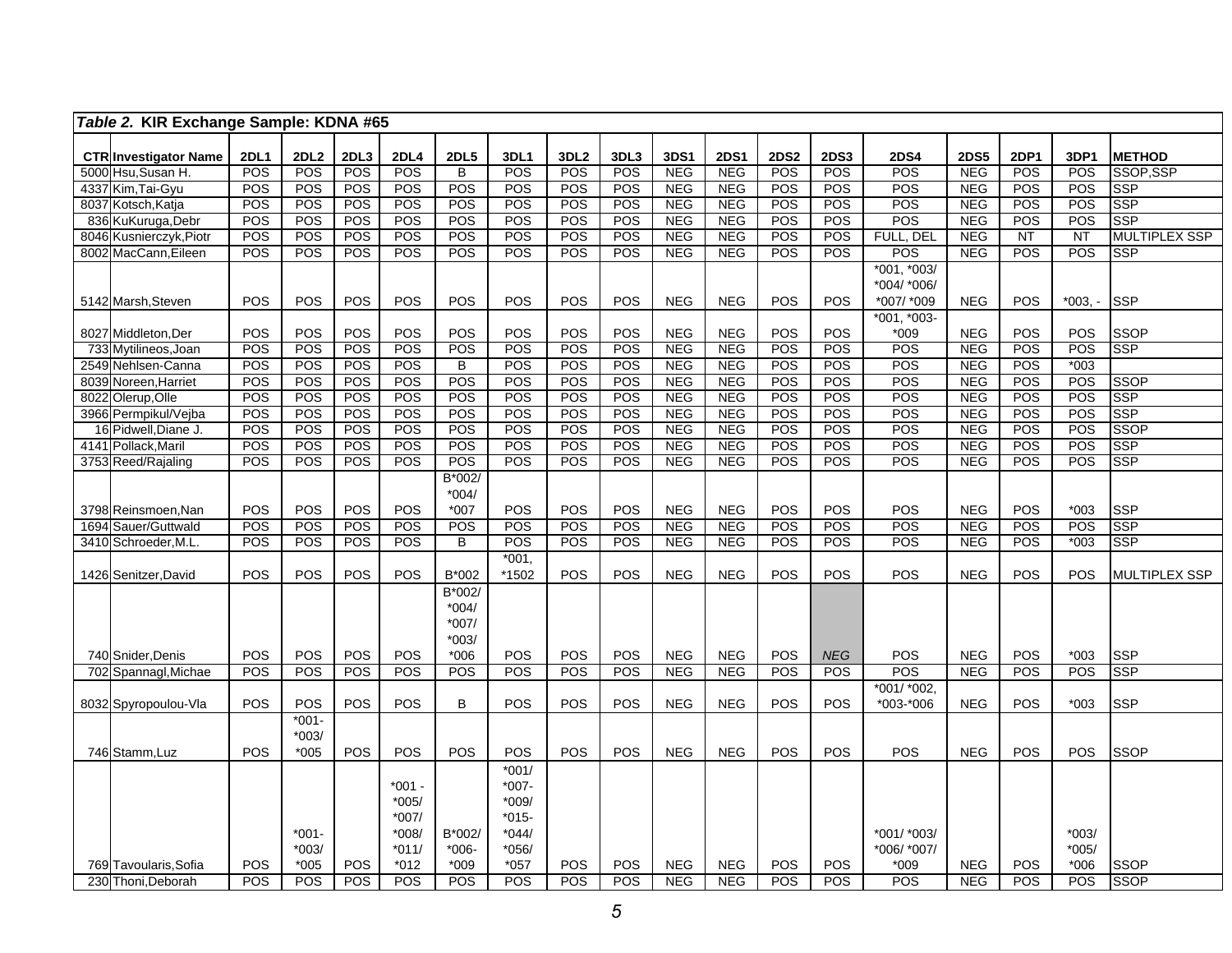| Table 2. KIR Exchange Sample: KDNA #65 |             |                  |            |             |                             |             |                  |            |            |             |             |             |                            |             |             |                              |                  |
|----------------------------------------|-------------|------------------|------------|-------------|-----------------------------|-------------|------------------|------------|------------|-------------|-------------|-------------|----------------------------|-------------|-------------|------------------------------|------------------|
| <b>CTRIInvestigator Name</b>           | <b>2DL1</b> | 2DL <sub>2</sub> | 2DL3       | <b>2DL4</b> | <b>2DL5</b>                 | <b>3DL1</b> | 3DL <sub>2</sub> | 3DL3       | 3DS1       | <b>2DS1</b> | <b>2DS2</b> | <b>2DS3</b> | <b>2DS4</b>                | <b>2DS5</b> | <b>2DP1</b> | 3DP1                         | <b>METHOD</b>    |
| 4021 Trachtenberg, Eliz                | <b>POS</b>  | <b>POS</b>       | <b>POS</b> | POS         | B*002/<br>A*005             | <b>POS</b>  | <b>POS</b>       | <b>POS</b> | <b>NEG</b> | <b>NEG</b>  | POS         | <b>POS</b>  | <b>POS</b>                 | <b>NEG</b>  | <b>POS</b>  | <b>POS</b>                   | <b>MALDI-TDF</b> |
| 8024 Trowsdale, Joh                    | <b>POS</b>  | <b>POS</b>       | <b>POS</b> | <b>NT</b>   | <b>POS</b>                  | <b>POS</b>  | <b>NT</b>        | POS        | <b>NEG</b> | <b>NEG</b>  | <b>POS</b>  | POS         | DEL. FULL                  | <b>NEG</b>  | <b>POS</b>  | <b>POS</b>                   | <b>SSP</b>       |
| 5462 Turner, Victor                    | <b>POS</b>  | <b>POS</b>       | <b>POS</b> | POS         | B                           | <b>POS</b>  | <b>POS</b>       | POS        | <b>NEG</b> | <b>NEG</b>  | <b>POS</b>  | <b>POS</b>  | $*001.*007$                | <b>NEG</b>  | <b>POS</b>  | $*003$                       | <b>SSP</b>       |
| 8053 Tyan, Dolly                       | <b>POS</b>  | <b>POS</b>       | <b>POS</b> | <b>POS</b>  | B                           | <b>POS</b>  | <b>POS</b>       | <b>POS</b> | <b>NEG</b> | <b>NEG</b>  | <b>POS</b>  | <b>POS</b>  | *001/ *002,<br>$*003.*007$ | <b>NEG</b>  | <b>POS</b>  | $*003$                       | SSP,SSOP         |
| 8028 Uhrberg, Marku                    | <b>POS</b>  | <b>POS</b>       | <b>POS</b> | <b>NT</b>   | <b>POS</b>                  | <b>POS</b>  | <b>POS</b>       | NT         | <b>NEG</b> | <b>NEG</b>  | <b>POS</b>  | <b>POS</b>  | <b>POS</b>                 | <b>NEG</b>  | NT          | <b>NT</b>                    | <b>SSP</b>       |
| 3775 Vidan-Jeras, BI                   | <b>POS</b>  | <b>POS</b>       | <b>POS</b> | POS         | В                           | <b>POS</b>  | <b>POS</b>       | POS        | <b>NEG</b> | <b>NEG</b>  | <b>POS</b>  | <b>POS</b>  | <b>POS</b>                 | <b>NEG</b>  | <b>POS</b>  | <b>POS</b>                   | <b>SSP</b>       |
| 8023 Vilches, Carlo                    | <b>POS</b>  | <b>POS</b>       | <b>POS</b> | <b>POS</b>  | <b>POS</b>                  | <b>POS</b>  | <b>POS</b>       | <b>POS</b> | <b>NEG</b> | <b>NEG</b>  | <b>POS</b>  | <b>POS</b>  | <b>POS</b>                 | <b>NEG</b>  | <b>POS</b>  | $*003/$<br>$*005/$<br>$*006$ | <b>SSP</b>       |
| 8047 Wassmuth, Ralf                    | <b>POS</b>  | <b>POS</b>       | <b>POS</b> | <b>POS</b>  | <b>POS</b>                  | <b>POS</b>  | <b>POS</b>       | <b>POS</b> | <b>NEG</b> | <b>NEG</b>  | <b>POS</b>  | <b>POS</b>  | <b>POS</b>                 | <b>NEG</b>  | <b>POS</b>  | <b>POS</b>                   | <b>SSP</b>       |
| 705 Watkins, David I.                  | <b>POS</b>  | <b>POS</b>       | <b>POS</b> | <b>POS</b>  | B*002/<br>$*004/$<br>$*007$ | <b>POS</b>  | <b>POS</b>       | POS        | <b>NEG</b> | <b>NEG</b>  | <b>POS</b>  | <b>POS</b>  | <b>POS</b>                 | <b>NEG</b>  | <b>POS</b>  | $*003$                       |                  |
| 1466 Yu, Neng                          | <b>POS</b>  | <b>POS</b>       | <b>POS</b> | <b>POS</b>  | <b>POS</b>                  | <b>POS</b>  | <b>POS</b>       | <b>POS</b> | <b>NEG</b> | <b>NEG</b>  | <b>POS</b>  | <b>POS</b>  | <b>POS</b>                 | <b>NEG</b>  | <b>POS</b>  | <b>POS</b>                   | <b>SSOP</b>      |
| 713 Zachary, Andre                     | <b>POS</b>  | <b>POS</b>       | <b>POS</b> | <b>POS</b>  | B*002/<br>$*004$            | <b>POS</b>  | <b>POS</b>       | <b>POS</b> | <b>NEG</b> | <b>NEG</b>  | <b>POS</b>  | <b>POS</b>  | <b>POS</b>                 | <b>NEG</b>  | <b>POS</b>  | $*003$                       |                  |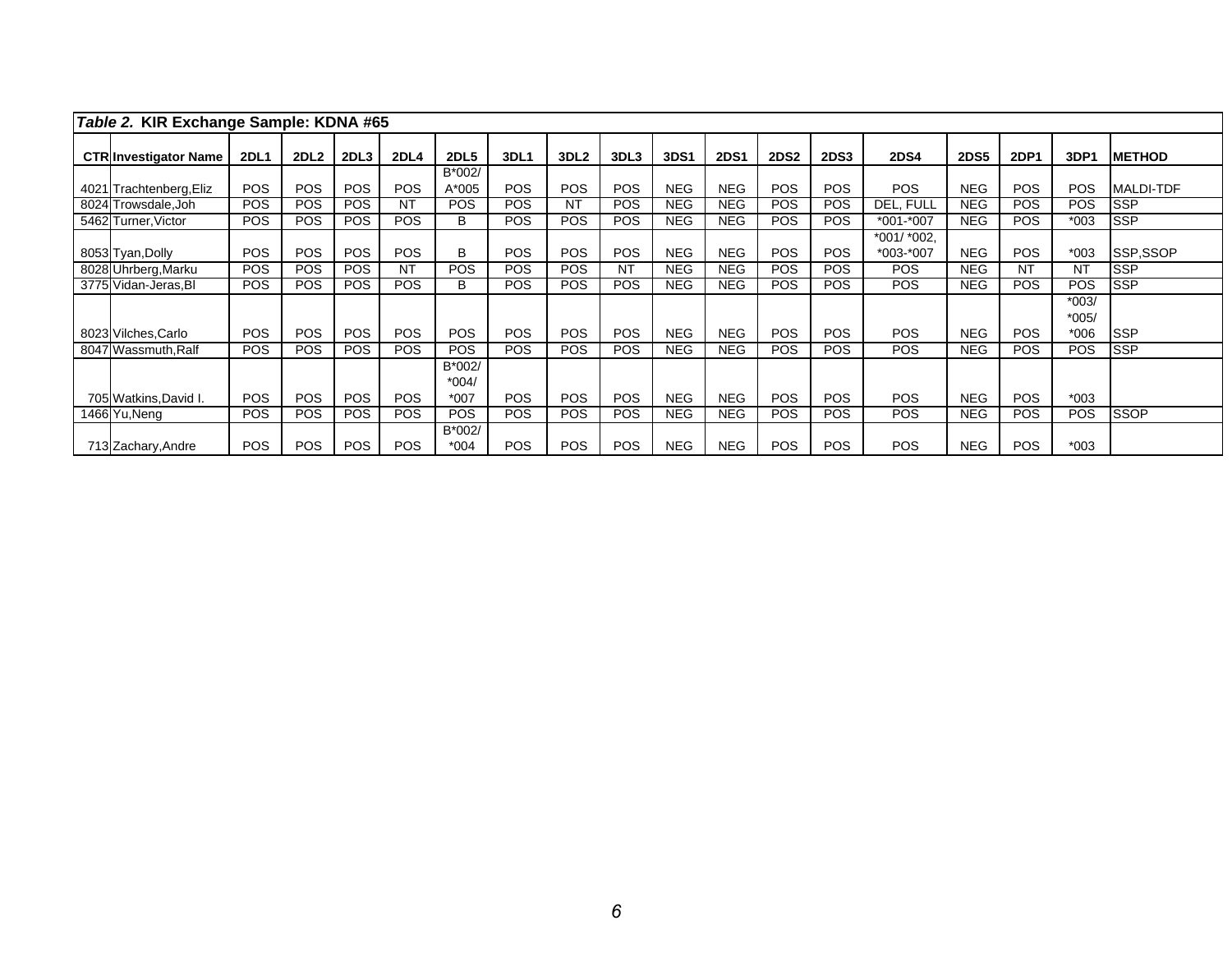|     | Table 3. KIR Exchange Sample: KDNA #66     |             |                  |            |             |             |                     |                  |            |            |             |             |             |                    |             |             |            |               |
|-----|--------------------------------------------|-------------|------------------|------------|-------------|-------------|---------------------|------------------|------------|------------|-------------|-------------|-------------|--------------------|-------------|-------------|------------|---------------|
|     | <b>CTR Investigator Name</b>               | <b>2DL1</b> | 2DL <sub>2</sub> | 2DL3       | <b>2DL4</b> | <b>2DL5</b> | 3DL1                | 3DL <sub>2</sub> | 3DL3       | 3DS1       | <b>2DS1</b> | <b>2DS2</b> | <b>2DS3</b> | <b>2DS4</b>        | <b>2DS5</b> | <b>2DP1</b> | 3DP1       | <b>METHOD</b> |
|     |                                            |             |                  |            |             |             |                     |                  |            |            |             |             |             | $*003-$            |             |             |            |               |
|     | 5488 Adams, Sharon                         | POS         | POS              | POS        | POS         | POS         | POS                 | POS              | POS        | POS        | POS         | <b>POS</b>  | <b>POS</b>  | *007               | <b>NEG</b>  | POS         | $*003$     | <b>SSP</b>    |
|     |                                            |             |                  |            |             |             |                     |                  |            |            |             |             |             | $*003/$            |             |             |            |               |
|     |                                            |             |                  |            |             |             |                     |                  |            |            |             |             |             | $*004/$            |             |             |            |               |
|     |                                            |             | $*001 -$         |            |             |             |                     |                  |            |            |             |             |             | $*006/$            |             |             |            |               |
|     |                                            |             | $*003/$          |            |             |             |                     |                  |            |            |             |             |             | $*007/$            |             |             |            |               |
|     | 8033 Balazs, Ivan                          | <b>POS</b>  | $*005$           | <b>POS</b> | POS         | POS         | <b>POS</b>          | POS              | POS        | POS        | POS         | POS         | POS         | $*009$<br>$*003-$  | <b>NEG</b>  | POS         | <b>POS</b> | <b>SSOP</b>   |
|     | 8050 Baxter-Lowe, Lee                      | POS         | <b>POS</b>       | POS        | POS         | POS         | POS                 | <b>POS</b>       | POS        | POS        | POS         | POS         | <b>POS</b>  | *007               | <b>NEG</b>  | <b>POS</b>  | $*003$     | <b>SSP</b>    |
|     |                                            |             |                  |            |             |             |                     |                  |            |            |             |             |             | $*003/$            |             |             |            |               |
|     |                                            |             |                  |            |             |             |                     |                  |            |            |             |             |             | $*004/$<br>$*006/$ |             |             | $*003/$    |               |
|     |                                            |             |                  |            |             |             |                     |                  |            |            |             |             |             | $*007/$            |             |             | $*005/$    |               |
|     | 8025 Carrington/Mar                        | <b>POS</b>  | <b>POS</b>       | POS        | <b>POS</b>  | A, B        | <b>POS</b>          | <b>POS</b>       | POS        | POS        | POS         | <b>POS</b>  | <b>POS</b>  | *009               | <b>NEG</b>  | POS         | $*006$     | <b>SSP</b>    |
|     | 785 Chan, Soh Ha                           | POS         | POS              | POS        | <b>POS</b>  | POS         | POS                 | POS              | <b>POS</b> | POS        | <b>POS</b>  | <b>POS</b>  | POS         | POS                | <b>NEG</b>  | <b>POS</b>  | POS        | <b>SSP</b>    |
|     | 3224 Chen, Dongfeng                        | POS         | POS              | POS        | POS         | POS         | <b>POS</b>          | POS              | POS        | POS        | POS         | <b>POS</b>  | <b>POS</b>  | POS                | <b>NEG</b>  | POS         | POS        | SSP,SSOP      |
| 124 | Christiansen/Witt                          | POS         | POS              | POS        | POS         | POS         | <b>POS</b>          | POS              | POS        | POS        | POS         | <b>POS</b>  | POS         | POS                | <b>NEG</b>  | NT          | <b>NT</b>  |               |
|     | 3632 Colombe, Beth                         | POS         | <b>POS</b>       | POS        | <b>POS</b>  | POS         | POS                 | <b>POS</b>       | POS        | POS        | POS         | <b>POS</b>  | <b>POS</b>  | <b>POS</b>         | <b>NEG</b>  | POS         | POS        | <b>SSP</b>    |
|     |                                            |             |                  |            |             |             | $*00101$            |                  |            |            |             |             |             |                    |             |             |            |               |
|     |                                            |             |                  |            |             |             | $*002/$<br>$*00501$ |                  |            |            |             |             |             |                    |             |             |            |               |
|     |                                            |             |                  |            |             |             | $*009/$             |                  |            |            |             |             |             | $*003/$            |             |             |            |               |
|     |                                            |             |                  |            |             |             | $*01501$            |                  |            |            |             |             |             | $*004/$            |             |             |            |               |
|     |                                            |             |                  |            |             |             | $*044/$             |                  |            |            |             |             |             | $*006/$            |             |             |            |               |
|     |                                            |             |                  |            |             |             | $*056/$             |                  |            |            | *0020101-   |             |             | $*007/$            |             |             | *00301/    |               |
|     | 5130 Costeas, Paul A                       | POS         | <b>POS</b>       | POS        | POS         | A, B        | $*057$              | POS              | <b>POS</b> | POS        | $*004$      | POS         | POS         | $*009$             | <b>NEG</b>  | <b>POS</b>  | *00302     | <b>SSP</b>    |
|     | 189 Crowe.Deborah                          | <b>NEG</b>  | <b>NEG</b>       | POS        | POS         | POS         | POS                 | POS              | POS        | POS        | <b>NEG</b>  | <b>NEG</b>  | POS         | $\overline{POS}$   | NEG         | POS         | $*003$     | <b>SSP</b>    |
|     | 8030 Davidson/Poult                        | POS         | POS              | POS        | POS         | POS         | <b>POS</b>          | POS              | POS        | POS        | POS         | POS         | $*001$      | POS                | <b>NEG</b>  | POS         | $*003$     | <b>SSOP</b>   |
|     |                                            |             | $*001-$          |            |             |             |                     |                  |            |            |             |             |             | $*003/$<br>$*004/$ |             |             |            |               |
|     |                                            |             | $*003/$          |            |             |             |                     |                  |            |            |             |             |             | $*006/$            |             |             |            |               |
|     | 1108 Davis, Mary                           | <b>POS</b>  | $*005$           | <b>POS</b> | <b>POS</b>  | <b>POS</b>  | POS                 | <b>POS</b>       | <b>POS</b> | <b>POS</b> | <b>POS</b>  | <b>POS</b>  | <b>POS</b>  | $*007$             | <b>NEG</b>  | POS         | <b>POS</b> | <b>SSOP</b>   |
|     |                                            |             |                  |            |             |             |                     |                  |            |            |             |             |             | $*003-$            |             |             |            |               |
|     | 8031 Dinauer, David                        | POS         | POS              | POS        | POS         | A, B        | <b>POS</b>          | <b>POS</b>       | POS        | POS        | POS         | <b>POS</b>  | POS         | *007               | <b>NEG</b>  | POS         | $*003$     | SSP           |
|     | 3186 Dunckley, Heather                     | POS         | POS              | <b>POS</b> | POS         | POS         | <b>POS</b>          | POS              | POS        | POS        | POS         | POS         | POS         | POS                | <b>NEG</b>  | <b>POS</b>  | POS        | <b>SSP</b>    |
|     | 8051 Endres/Wiltbank                       | POS         | POS              | POS        | POS         | A, B        | POS                 | POS              | POS        | POS        | POS         | POS         | POS         | $*003-$<br>$*007$  | <b>NEG</b>  | POS         | *003       | <b>SSP</b>    |
|     |                                            |             |                  |            |             |             |                     |                  |            |            |             |             |             | $*003/$            |             |             |            |               |
|     | 8038 Fernandez-Vina, M                     | POS         | <b>POS</b>       | POS        | POS         | POS         | <b>POS</b>          | POS              | POS        | POS        | POS         | <b>POS</b>  | POS         | $*006$             | <b>NEG</b>  | POS         | POS        | SSOP          |
|     |                                            | POS         | POS              | POS        | POS         | POS         | POS                 | POS              | POS        | POS        | POS         | POS         | POS         | $*003-$<br>$*007$  | <b>NEG</b>  | POS         | $*003$     | <b>SSP</b>    |
|     | 762 Fischer, Gottf<br>8026 Gardiner, Clair | POS         | POS              | POS        | POS         | POS         | POS                 | POS              | POS        | POS        | POS         | <b>POS</b>  | POS         | POS                | NEG         | POS         | <b>POS</b> | <b>SSP</b>    |
|     | 8040 Gladman/Pellet                        | POS         | POS              | POS        | POS         | POS         | POS                 | <b>POS</b>       | POS        | POS        | <b>POS</b>  | <b>POS</b>  | POS         | POS                | <b>NEG</b>  | POS         | <b>POS</b> | <b>SSP</b>    |
|     |                                            |             |                  |            |             |             |                     |                  |            |            |             |             |             | $*003-$            |             |             |            |               |
|     | 4985 Graff, Ralph J.                       | POS         | POS              | POS        | POS         | A, B        | <b>POS</b>          | POS              | POS        | POS        | POS         | <b>POS</b>  | POS         | $*007$             | <b>NEG</b>  | POS         | *003       | <b>SSP</b>    |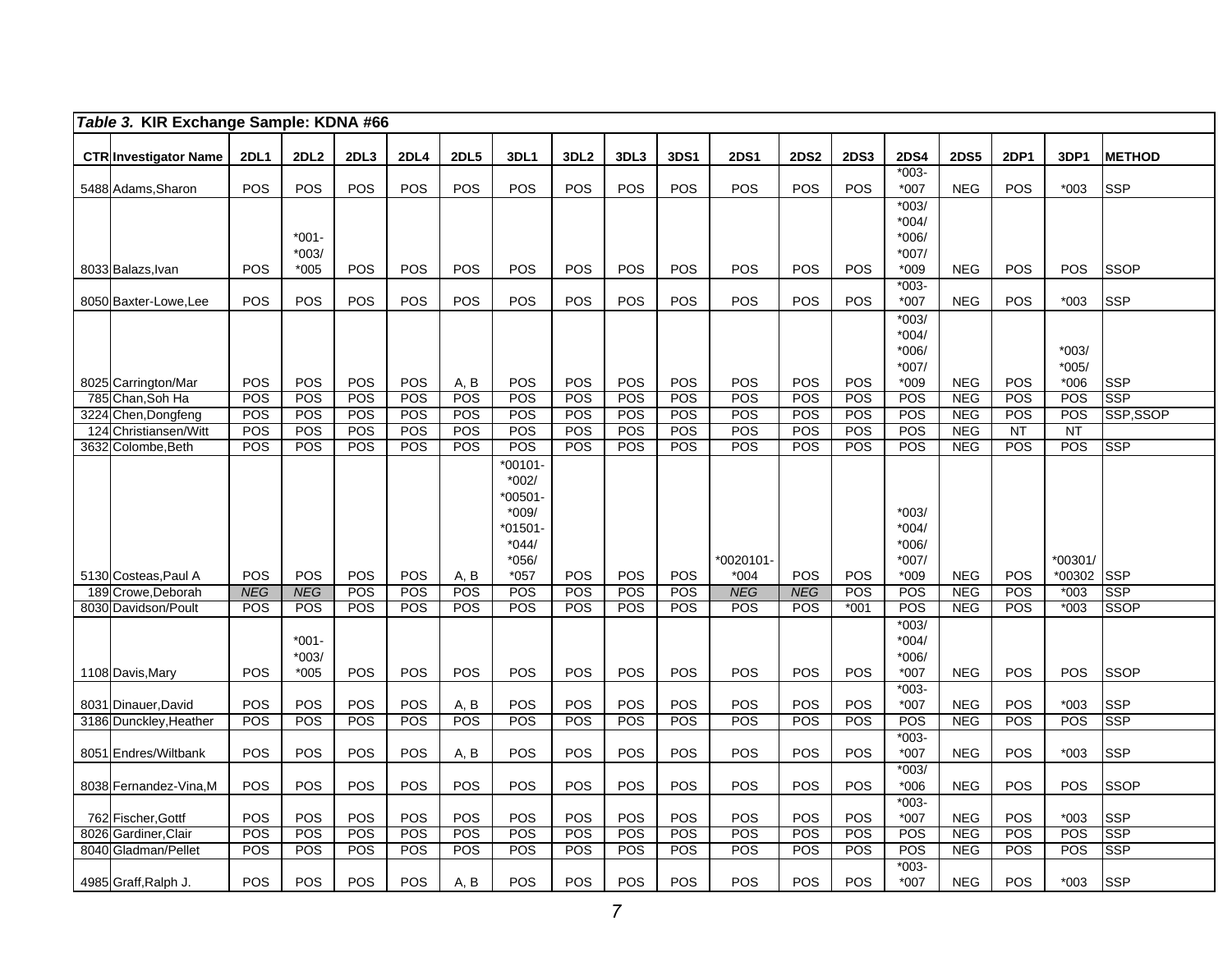|      | Table 3. KIR Exchange Sample: KDNA #66       |                   |                   |            |                   |                   |            |                  |                   |            |             |             |             |                        |                          |             |            |                           |
|------|----------------------------------------------|-------------------|-------------------|------------|-------------------|-------------------|------------|------------------|-------------------|------------|-------------|-------------|-------------|------------------------|--------------------------|-------------|------------|---------------------------|
|      |                                              |                   |                   |            |                   |                   |            |                  |                   |            |             |             |             |                        |                          |             |            |                           |
|      | <b>CTR Investigator Name</b>                 | <b>2DL1</b>       | 2DL <sub>2</sub>  | 2DL3       | <b>2DL4</b>       | <b>2DL5</b>       | 3DL1       | 3DL <sub>2</sub> | 3DL3              | 3DS1       | <b>2DS1</b> | <b>2DS2</b> | <b>2DS3</b> | <b>2DS4</b><br>$*003/$ | <b>2DS5</b>              | <b>2DP1</b> | 3DP1       | <b>METHOD</b>             |
|      |                                              |                   |                   |            |                   |                   |            |                  |                   |            |             |             |             | $*004/$                |                          |             | *00301/    |                           |
|      | 8041 Han, Hoon                               | POS               | <b>POS</b>        | POS        | POS               | POS               | POS        | POS              | POS               | POS        | POS         | <b>POS</b>  | POS         | $*006$                 | <b>NEG</b>               | POS         | *00302     | <b>SSP</b>                |
|      |                                              |                   |                   |            |                   |                   |            |                  |                   |            |             |             |             | $*003-$                |                          |             |            |                           |
|      | 1461 Hidajat, Melan                          | POS               | POS               | <b>POS</b> | POS               | POS               | POS        | POS              | POS               | POS        | POS         | POS         | POS         | $*007$                 | <b>NEG</b>               | <b>POS</b>  | $*003$     | <b>SSP</b>                |
|      |                                              |                   |                   |            |                   |                   |            |                  |                   |            |             |             |             | $*003-$                |                          |             |            |                           |
|      | 615 Holdsworth/Tait                          | POS               | POS               | POS        | POS<br>POS        | POS               | POS<br>POS | POS<br>POS       | POS               | POS<br>POS | POS<br>POS  | POS         | POS         | $*007$                 | <b>NEG</b>               | POS         | $*003$     | <b>SSP</b>                |
| 4337 | 5000 Hsu, Susan H.<br>Kim, Tai-Gyu           | POS<br>POS        | POS<br>POS        | POS<br>POS | POS               | POS<br>POS        | POS        | POS              | POS<br>POS        | POS        | POS         | POS<br>POS  | POS<br>POS  | POS<br>POS             | <b>NEG</b><br><b>NEG</b> | POS<br>POS  | POS<br>POS | SSOP, SSP<br>SSP          |
|      | 8037 Kotsch, Katja                           | POS               | POS               | POS        | POS               | POS               | POS        | POS              | POS               | POS        | POS         | POS         | POS         | POS                    | <b>NEG</b>               | POS         | POS        | <b>SSP</b>                |
| 836  | KuKuruga, Debr                               | POS               | POS               | <b>POS</b> | POS               | POS               | POS        | POS              | POS               | POS        | POS         | POS         | POS         | POS                    | <b>NEG</b>               | POS         | POS        | <b>SSP</b>                |
| 8046 | Kusnierczyk, Piotr                           | POS               | <b>POS</b>        | <b>POS</b> | POS               | POS               | POS        | POS              | POS               | POS        | POS         | POS         | POS         | <b>DEL</b>             | <b>NEG</b>               | NT          | <b>NT</b>  | <b>MULTIPLEX SSP</b>      |
|      | 8002 MacCann, Eileen                         | POS               | <b>POS</b>        | <b>POS</b> | <b>POS</b>        | POS               | <b>POS</b> | POS              | <b>POS</b>        | <b>NT</b>  | <b>POS</b>  | POS         | POS         | POS                    | <b>NEG</b>               | <b>POS</b>  | POS        | <b>SSP</b>                |
|      |                                              |                   |                   |            |                   |                   |            |                  |                   |            |             |             |             | $*003/$                |                          |             |            |                           |
|      |                                              |                   |                   |            |                   |                   |            |                  |                   |            |             |             |             | $*004/$                |                          |             |            |                           |
|      |                                              |                   |                   |            |                   |                   |            |                  |                   |            |             |             |             | $*006/$                |                          |             |            |                           |
|      | 5142 Marsh, Steven                           | POS               | POS               | POS        | POS               | POS               | POS        | POS              | POS               | <b>POS</b> | <b>POS</b>  | <b>POS</b>  | <b>POS</b>  | $*007/$<br>$*009.$     | <b>NEG</b>               | POS         | $*003. -$  | <b>SSP</b>                |
|      |                                              |                   |                   |            |                   |                   |            |                  |                   |            |             |             |             | $*003-$                |                          |             |            |                           |
|      | 8027 Middleton, Der                          | POS               | POS               | POS        | POS               | POS               | POS        | POS              | POS               | POS        | POS         | POS         | POS         | $*009$                 | <b>NEG</b>               | POS         | POS        | <b>SSOP</b>               |
|      | 733 Mytilineos, Joan                         | POS               | POS               | POS        | POS               | POS               | POS        | POS              | POS               | POS        | POS         | POS         | POS         | POS                    | <b>NEG</b>               | POS         | POS        | <b>SSP</b>                |
|      |                                              |                   |                   |            |                   |                   |            |                  |                   |            |             |             |             | $*003-$                |                          |             |            |                           |
|      | 2549 Nehlsen-Canna                           | POS               | POS               | POS        | POS               | POS               | POS        | POS              | POS               | POS        | POS         | POS         | POS         | $*007$                 | <b>NEG</b>               | POS         | $*003$     |                           |
|      | 8039 Noreen, Harriet                         | POS               | POS               | <b>POS</b> | POS               | POS               | POS        | POS              | POS               | POS        | POS         | POS         | POS         | POS                    | <b>NEG</b>               | POS         | POS        | <b>SSOP</b>               |
| 8022 | Olerup, Olle                                 | POS               | POS               | POS        | POS               | POS               | POS        | POS              | POS               | POS        | POS         | POS         | <b>POS</b>  | POS                    | <b>NEG</b>               | POS         | POS        | <b>SSP</b>                |
|      | 3966 Permpikul/Vejba<br>16 Pidwell, Diane J. | POS<br><b>POS</b> | POS<br><b>POS</b> | POS<br>POS | POS<br><b>POS</b> | POS<br>POS        | POS<br>POS | POS<br>POS       | POS<br><b>POS</b> | POS<br>POS | POS<br>POS  | POS<br>POS  | POS<br>POS  | POS<br>POS             | <b>NEG</b><br><b>NEG</b> | POS<br>POS  | POS<br>POS | <b>SSP</b><br><b>SSOP</b> |
|      |                                              |                   |                   |            |                   |                   |            |                  |                   |            |             |             |             | $*003/$                |                          |             |            |                           |
|      |                                              |                   |                   |            |                   |                   |            |                  |                   |            |             |             |             | $*004/$                |                          |             |            |                           |
|      |                                              |                   |                   |            |                   |                   |            |                  |                   |            |             |             |             | $*006/$                |                          |             |            |                           |
|      | 4141 Pollack, Maril                          | POS               | <b>POS</b>        | <b>POS</b> | POS               | <b>POS</b>        | POS        | POS              | <b>POS</b>        | POS        | POS         | POS         | POS         | $*007$                 | <b>NEG</b>               | POS         | POS        | <b>SSP</b>                |
|      | 3753 Reed/Rajaling                           | POS               | <b>POS</b>        | POS        | POS               | POS               | POS        | POS              | POS               | POS        | POS         | POS         | POS         | POS                    | <b>NEG</b>               | POS         | POS        | <b>SSP</b>                |
|      |                                              |                   |                   |            |                   | A*001/            |            |                  |                   |            |             |             |             |                        |                          |             |            |                           |
|      |                                              |                   |                   |            |                   | *005.             |            |                  |                   |            |             |             |             |                        |                          |             |            |                           |
|      |                                              |                   |                   |            |                   | B*002/            |            |                  |                   |            |             |             |             |                        |                          |             |            |                           |
|      | 3798 Reinsmoen, Nan                          | POS               | POS               | POS        | POS               | $*004/$<br>$*007$ | POS        | POS              | POS               | POS        | POS         | POS         | POS         | $*003-$<br>$*007$      | <b>NEG</b>               | POS         | $*003$     | <b>SSP</b>                |
| 1694 | Sauer/Guttwald                               | POS               | POS               | <b>POS</b> | $\overline{POS}$  | POS               | POS        | $\overline{POS}$ | POS               | POS        | POS         | POS         | <b>POS</b>  | POS                    | <b>NEG</b>               | <b>POS</b>  | POS        | <b>SSP</b>                |
|      |                                              |                   |                   |            |                   |                   |            |                  |                   |            |             |             |             | $*003/$                |                          |             |            |                           |
|      |                                              |                   |                   |            |                   |                   |            |                  |                   |            |             |             |             | $*004/$                |                          |             |            |                           |
|      |                                              |                   |                   |            |                   |                   |            |                  |                   |            |             |             |             | $*006/$                |                          |             |            |                           |
|      | 3410 Schroeder, M.L.                         | POS               | <b>POS</b>        | POS        | POS               | A, B              | POS        | POS              | POS               | POS        | POS         | POS         | <b>POS</b>  | *007                   | <b>NEG</b>               | POS         | $*003$     | <b>SSP</b>                |
|      |                                              |                   |                   |            |                   | $B*002,$          |            |                  |                   |            |             |             |             |                        |                          |             |            |                           |
|      | 1426 Senitzer, David                         | <b>POS</b>        | <b>POS</b>        | <b>POS</b> | POS               | A*005             | $*001$     | <b>POS</b>       | POS               | POS        | POS         | <b>POS</b>  | <b>POS</b>  | POS                    | <b>NEG</b>               | <b>POS</b>  | <b>POS</b> | <b>MULTIPLEX SSP</b>      |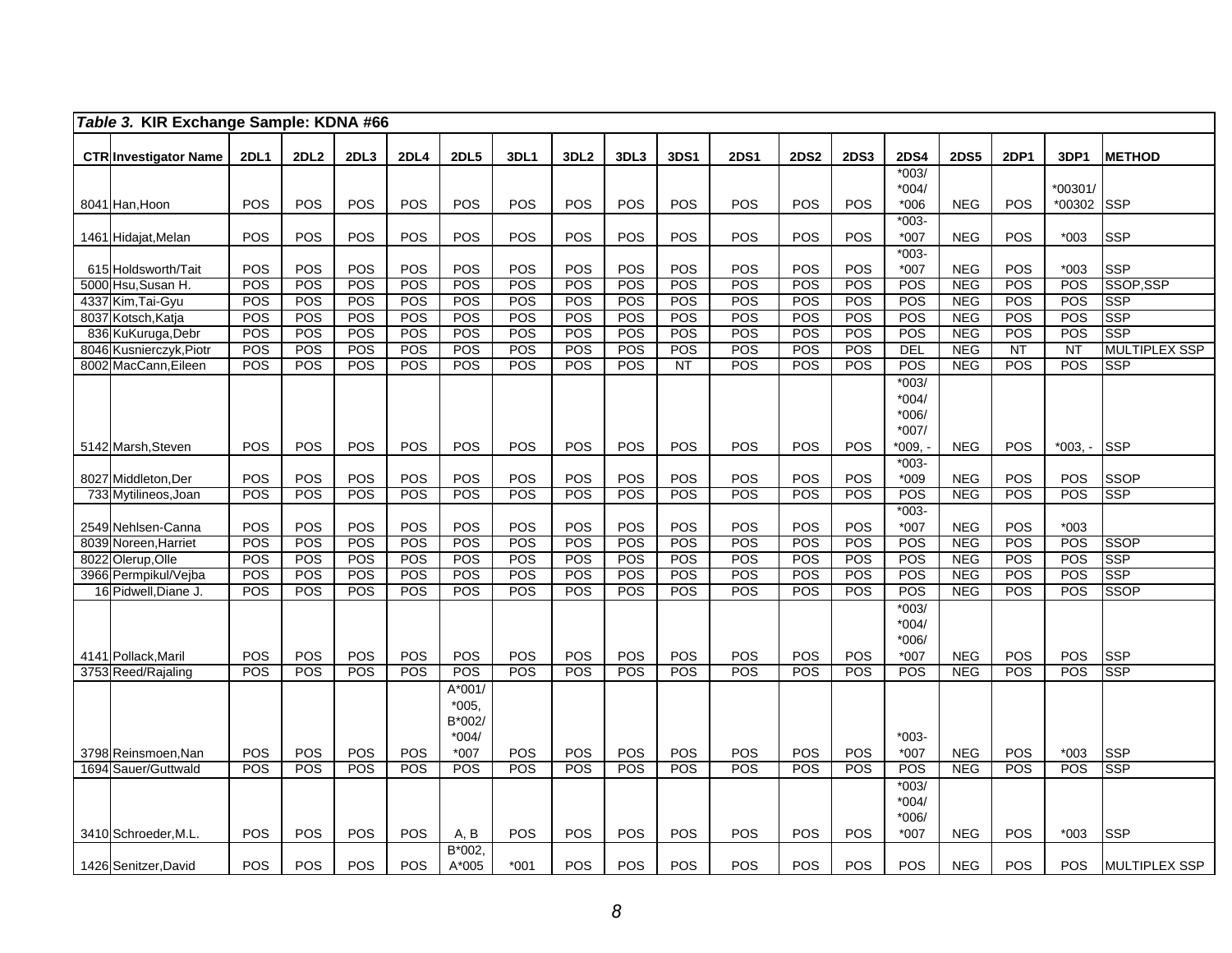|     | Table 3. KIR Exchange Sample: KDNA #66 |             |                               |            |                                                              |                                        |                                                                          |                  |            |            |             |             |             |                                         |             |             |                              |                  |
|-----|----------------------------------------|-------------|-------------------------------|------------|--------------------------------------------------------------|----------------------------------------|--------------------------------------------------------------------------|------------------|------------|------------|-------------|-------------|-------------|-----------------------------------------|-------------|-------------|------------------------------|------------------|
|     | <b>CTR Investigator Name</b>           | <b>2DL1</b> | 2DL2                          | 2DL3       | <b>2DL4</b>                                                  | <b>2DL5</b>                            | <b>3DL1</b>                                                              | 3DL <sub>2</sub> | 3DL3       | 3DS1       | <b>2DS1</b> | <b>2DS2</b> | <b>2DS3</b> | <b>2DS4</b>                             | <b>2DS5</b> | <b>2DP1</b> | 3DP1                         | <b>IMETHOD</b>   |
|     |                                        |             |                               |            |                                                              |                                        |                                                                          |                  |            |            |             |             |             | $*003-$                                 |             |             |                              |                  |
|     | 740 Snider, Denis                      | POS         | POS                           | POS        | POS                                                          | POS                                    | POS                                                                      | POS              | POS        | POS        | <b>NEG</b>  | POS         | POS         | *007                                    | <b>NEG</b>  | POS         | $*003$                       | <b>SSP</b>       |
|     | 702 Spannagl, Michae                   | POS         | POS                           | POS        | POS                                                          | POS                                    | POS                                                                      | POS              | <b>POS</b> | POS        | POS         | POS         | POS         | POS                                     | <b>NEG</b>  | POS         | POS                          | <b>SSP</b>       |
|     | 8032 Spyropoulou-Vla                   | POS         | POS                           | POS        | POS                                                          | A, B                                   | POS                                                                      | POS              | POS        | POS        | POS         | POS         | POS         | $*003-$<br>$*006$                       | <b>NEG</b>  | POS         | $*003$                       | <b>SSP</b>       |
|     | 746 Stamm, Luz                         | POS         | $*001 -$<br>$*003/$<br>$*005$ | POS        | <b>POS</b>                                                   | POS                                    | POS                                                                      | POS              | POS        | POS        | POS         | POS         | POS         | POS                                     | <b>NEG</b>  | <b>POS</b>  | POS                          | <b>SSOP</b>      |
|     | 769 Tavoularis, Sofia                  | <b>POS</b>  | $*001 -$<br>$*003/$<br>$*005$ | POS        | $*001 -$<br>$*005/$<br>*007/<br>$*008/$<br>$*011/$<br>$*012$ | $A*005$<br>B*002/<br>$*006-$<br>$*009$ | $*001/$<br>$*007-$<br>$*009/$<br>$*015-$<br>$*044/$<br>$*056/$<br>$*057$ | POS              | POS        | POS        | *002-*004   | POS         | POS         | $*003/$<br>$*006/$<br>$*007/$<br>$*009$ | <b>NEG</b>  | <b>POS</b>  | $*003/$<br>$*005/$<br>$*006$ | <b>SSOP</b>      |
| 230 | Thoni, Deborah                         | POS         | POS                           | POS        | <b>POS</b>                                                   | <b>POS</b>                             | <b>POS</b>                                                               | POS              | <b>POS</b> | <b>POS</b> | POS         | POS         | POS         | POS                                     | <b>NEG</b>  | <b>POS</b>  | POS                          | <b>SSOP</b>      |
|     | 4021 Trachtenberg, Eliz                | POS         | POS                           | POS        | POS                                                          | B*002/<br>A*005                        | POS                                                                      | POS              | POS        | POS        | POS         | POS         | POS         | $*003/$<br>$*004/$<br>$*006/$<br>$*007$ | <b>NEG</b>  | POS         | POS                          | <b>MALDI-TDF</b> |
|     | 8024 Trowsdale.Joh                     | POS         | POS                           | POS        | $\overline{NT}$                                              | POS                                    | POS                                                                      | $\overline{NT}$  | POS        | POS        | POS         | POS         | POS         | <b>DEL</b>                              | <b>NEG</b>  | POS         | POS                          | <b>SSP</b>       |
|     | 5462 Turner, Victor                    | POS         | POS                           | POS        | POS                                                          | A, B                                   | POS                                                                      | POS              | POS        | POS        | POS         | POS         | POS         | $*003-$<br>*007                         | <b>NEG</b>  | POS         | $*003$                       | <b>SSP</b>       |
|     | 8053 Tyan, Dolly                       | POS         | POS                           | POS        | POS                                                          | A, B                                   | POS                                                                      | POS              | POS        | POS        | POS         | POS         | POS         | $*003-$<br>$*007$                       | <b>NEG</b>  | POS         | $*003$                       | SSP,SSOP         |
|     | 8028 Uhrberg, Marku                    | <b>POS</b>  | POS                           | <b>POS</b> | NT                                                           | POS                                    | POS                                                                      | POS              | NT         | <b>POS</b> | POS         | POS         | POS         | POS                                     | <b>NEG</b>  | NT          | $\overline{NT}$              | <b>SSP</b>       |
|     | 3775 Vidan-Jeras.Bl                    | POS         | <b>POS</b>                    | POS        | <b>POS</b>                                                   | A, B                                   | <b>POS</b>                                                               | <b>POS</b>       | POS        | <b>POS</b> | <b>POS</b>  | <b>POS</b>  | <b>POS</b>  | POS                                     | <b>NEG</b>  | <b>POS</b>  | <b>POS</b>                   | <b>SSP</b>       |
|     | 8023 Vilches, Carlo                    | POS         | POS                           | <b>NEG</b> | POS                                                          | POS                                    | POS                                                                      | POS              | POS        | POS        | POS         | POS         | POS         | POS                                     | <b>NEG</b>  | POS         | $*003/$<br>$*005/$<br>$*006$ | <b>SSP</b>       |
|     | 8047 Wassmuth, Ralf                    | POS         | POS                           | POS        | <b>POS</b>                                                   | POS                                    | POS                                                                      | POS              | POS        | POS        | POS         | POS         | POS         | POS                                     | <b>NEG</b>  | POS         | <b>POS</b>                   | <b>SSP</b>       |
|     | 705 Watkins, David I.                  | POS         | POS                           | POS        | POS                                                          | A*001/<br>$*005.$<br>B*003/<br>$*006$  | POS                                                                      | POS              | POS        | POS        | POS         | POS         | POS         | $*003/$<br>$*004/$<br>$*006/$<br>$*007$ | <b>NEG</b>  | POS         | $*003$                       |                  |
|     | 1466 Yu, Neng                          | <b>POS</b>  | POS                           | POS        | POS                                                          | POS                                    | POS                                                                      | POS              | POS        | POS        | POS         | POS         | POS         | POS                                     | <b>NEG</b>  | POS         | $*003$                       | <b>SSOP</b>      |
|     | 713 Zachary, Andre                     | POS         | POS                           | POS        | <b>POS</b>                                                   | POS                                    | POS                                                                      | POS              | POS        | POS        | POS         | POS         | POS         | $*003/$<br>*006                         | <b>NEG</b>  | POS         | $*003$                       |                  |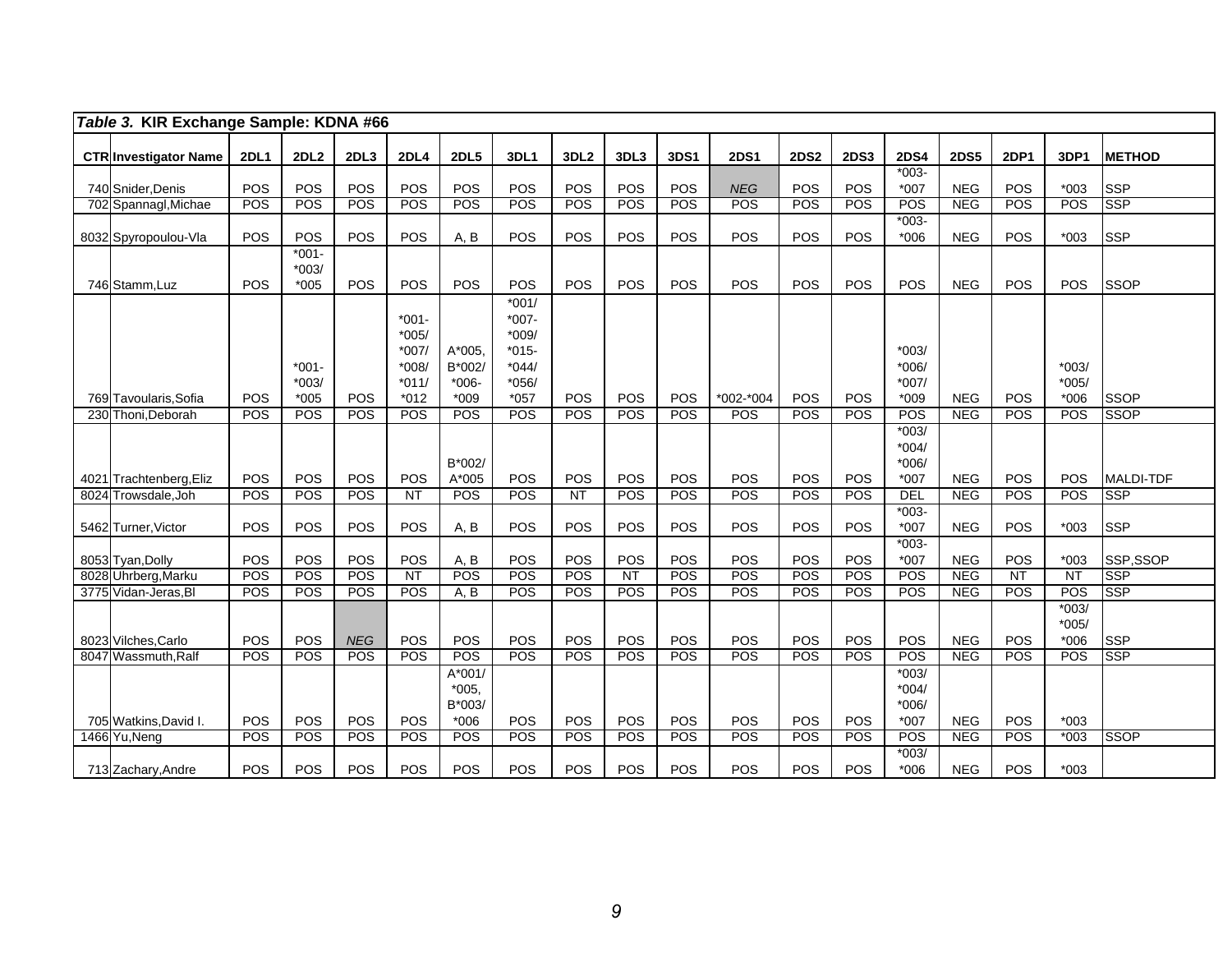| Table 4. KIR Exchange Sample: KDNA #67             |                           |             |             |                    |                  |             |                         |                   |                          |                    |                    |                           |                              |                    |                    |                |                              |
|----------------------------------------------------|---------------------------|-------------|-------------|--------------------|------------------|-------------|-------------------------|-------------------|--------------------------|--------------------|--------------------|---------------------------|------------------------------|--------------------|--------------------|----------------|------------------------------|
|                                                    |                           |             |             |                    |                  |             |                         |                   |                          |                    |                    |                           |                              |                    |                    |                |                              |
| <b>CTR Investigator Name</b><br>5488 Adams, Sharon | <b>2DL1</b><br><b>POS</b> | 2DL2<br>POS | 2DL3<br>POS | 2DL4<br><b>POS</b> | <b>2DL5</b><br>B | 3DL1<br>POS | 3DL <sub>2</sub><br>POS | 3DL3<br>POS       | 3DS1<br><b>NEG</b>       | <b>2DS1</b><br>POS | <b>2DS2</b><br>POS | <b>2DS3</b><br><b>NEG</b> | <b>2DS4</b><br>$*003 - *007$ | <b>2DS5</b><br>POS | <b>2DP1</b><br>POS | 3DP1<br>$*003$ | <b>IMETHOD</b><br><b>SSP</b> |
|                                                    |                           | $*001-$     |             |                    |                  |             |                         |                   |                          |                    |                    |                           | *003/ *004/                  |                    |                    |                |                              |
|                                                    |                           | $*003/$     |             |                    |                  |             |                         |                   |                          |                    |                    |                           | *006/ *007/                  |                    |                    |                |                              |
| 8033 Balazs, Ivan                                  | POS                       | $*005$      | POS         | POS                | POS              | POS         | POS                     | POS               | <b>NEG</b>               | POS                | <b>POS</b>         | <b>NEG</b>                | $*009$                       | POS                | POS                | <b>POS</b>     | <b>SSOP</b>                  |
|                                                    |                           |             |             |                    | B*002/           |             |                         |                   |                          |                    |                    |                           |                              |                    |                    |                |                              |
|                                                    |                           |             |             |                    | $*004/$          |             |                         |                   |                          |                    |                    |                           |                              |                    |                    |                |                              |
|                                                    |                           |             |             |                    | $*007/$          |             |                         |                   |                          |                    |                    |                           |                              |                    |                    |                |                              |
|                                                    |                           |             |             |                    | $*003/$          |             |                         |                   |                          |                    |                    |                           |                              |                    |                    |                |                              |
| 8050 Baxter-Lowe, Lee                              | <b>POS</b>                | <b>POS</b>  | POS         | <b>POS</b>         | $*006$           | POS         | POS                     | POS               | <b>NEG</b>               | <b>POS</b>         | <b>POS</b>         | <b>NEG</b>                | *001-*007                    | POS                | <b>POS</b>         | *003           | <b>SSP</b>                   |
|                                                    |                           |             |             |                    |                  |             |                         |                   |                          |                    |                    |                           | *003/ *004/                  |                    |                    | $*003/$        |                              |
|                                                    |                           |             |             |                    |                  |             |                         |                   |                          |                    |                    |                           | *006/ *007/                  |                    |                    | $*005/$        |                              |
| 8025 Carrington/Mar<br>785 Chan, Soh Ha            | <b>POS</b><br>POS         | POS<br>POS  | POS<br>POS  | POS<br>POS         | B<br>POS         | POS<br>POS  | POS<br>POS              | POS<br>POS        | <b>NEG</b><br><b>NEG</b> | POS<br>POS         | <b>POS</b><br>POS  | <b>NEG</b><br><b>NEG</b>  | $*009$<br>POS                | POS<br>POS         | <b>POS</b><br>POS  | $*006$<br>POS  | <b>SSP</b><br><b>SSP</b>     |
| 3224 Chen, Dongfeng                                | POS                       | POS         | <b>POS</b>  | POS                | POS              | POS         | POS                     | <b>POS</b>        | <b>NEG</b>               | POS                | POS                | <b>NEG</b>                | <b>POS</b>                   | POS                | POS                | POS            | SSP,SSOP                     |
| 124 Christiansen/Witt                              | POS                       | POS         | POS         | POS                | POS              | POS         | POS                     | POS               | <b>NEG</b>               | POS                | POS                | <b>NEG</b>                | <b>POS</b>                   | POS                | NT                 | <b>NT</b>      |                              |
| 3632 Colombe, Beth                                 | POS                       | POS         | <b>POS</b>  | POS                | <b>POS</b>       | POS         | POS                     | POS               | <b>NEG</b>               | POS                | POS                | <b>NEG</b>                | POS                          | POS                | <b>POS</b>         | <b>POS</b>     | <b>SSP</b>                   |
|                                                    |                           |             |             |                    |                  | $*00101$    |                         |                   |                          |                    |                    |                           |                              |                    |                    |                |                              |
|                                                    |                           |             |             |                    |                  | $*002/$     |                         |                   |                          |                    |                    |                           |                              |                    |                    |                |                              |
|                                                    |                           |             |             |                    |                  | 00501-      |                         |                   |                          |                    |                    |                           |                              |                    |                    |                |                              |
|                                                    |                           |             |             |                    |                  | *009/       |                         |                   |                          |                    |                    |                           |                              |                    |                    |                |                              |
|                                                    |                           |             |             |                    |                  | 01501-      |                         |                   |                          |                    |                    |                           |                              |                    |                    |                |                              |
|                                                    |                           |             |             |                    |                  | $*044/$     |                         |                   |                          |                    |                    |                           | *003/ *004/                  |                    |                    |                |                              |
|                                                    |                           |             |             |                    |                  | $*056/$     |                         |                   |                          | $*0020101-$        |                    |                           | *006/ *007/                  |                    |                    | *00301/        |                              |
| 5130 Costeas, Paul A                               | <b>POS</b>                | POS         | POS         | POS                | B<br>B*002/      | $*057$      | POS                     | POS               | <b>NEG</b>               | $*004$             | <b>POS</b>         | <b>NEG</b>                | *009                         | POS                | <b>POS</b>         | *00302 SSP     |                              |
|                                                    |                           |             |             |                    | $*004/$          |             |                         |                   |                          |                    |                    |                           |                              |                    |                    |                |                              |
| 189 Crowe, Deborah                                 | <b>POS</b>                | POS         | POS         | POS                | $*007$           | POS         | POS                     | POS               | <b>NEG</b>               | POS                | POS                | <b>NEG</b>                | <b>POS</b>                   | POS                | POS                | $*003$         | <b>SSP</b>                   |
| 8030 Davidson/Poult                                | POS                       | POS         | POS         | POS                | <b>POS</b>       | POS         | POS                     | POS               | <b>NEG</b>               | POS                | POS                | <b>NEG</b>                | <b>POS</b>                   | POS                | POS                | $*003$         | <b>SSOP</b>                  |
|                                                    |                           | $*001 -$    |             |                    |                  |             |                         |                   |                          |                    |                    |                           |                              |                    |                    |                |                              |
|                                                    |                           | $*003/$     |             |                    |                  |             |                         |                   |                          |                    |                    |                           | *003/ *004/                  |                    |                    |                |                              |
| 1108 Davis, Mary                                   | POS                       | $*005$      | POS         | POS                | POS              | POS         | POS                     | POS               | <b>NEG</b>               | <b>POS</b>         | POS                | <b>NEG</b>                | *006/ *007                   | POS                | POS                | <b>POS</b>     | <b>SSOP</b>                  |
| 8031 Dinauer, David                                | POS                       | POS         | POS         | POS                | B                | POS         | POS                     | POS               | <b>NEG</b>               | POS                | POS                | <b>NEG</b>                | *003-*007                    | POS                | POS                | $*003$         | <b>SSP</b>                   |
| 3186 Dunckley, Heather                             | POS                       | POS         | POS<br>POS  | POS<br>POS         | <b>POS</b>       | POS         | <b>POS</b>              | POS               | <b>NEG</b>               | POS<br>POS         | <b>POS</b>         | <b>NEG</b>                | POS                          | POS                | POS<br>POS         | POS            | <b>SSP</b><br><b>SSP</b>     |
| 8051 Endres/Wiltbank<br>8038 Fernandez-Vina, M     | POS<br><b>POS</b>         | POS<br>POS  | POS         | POS                | B<br>POS         | POS<br>POS  | POS<br>POS              | POS<br><b>POS</b> | <b>NEG</b><br><b>NEG</b> | POS                | POS<br>POS         | <b>NEG</b><br><b>NEG</b>  | *003-*007<br>*003/ *006      | POS<br>POS         | POS                | $*003$<br>POS  | <b>SSOP</b>                  |
| 762 Fischer, Gottf                                 | POS                       | POS         | POS         | POS                | B                | POS         | POS                     | POS               | <b>NEG</b>               | POS                | POS                | <b>NEG</b>                | *003-*007                    | POS                | POS                | $*003$         | <b>SSP</b>                   |
| 8026 Gardiner, Clair                               | POS                       | POS         | POS         | POS                | <b>POS</b>       | POS         | POS                     | POS               | <b>NEG</b>               | POS                | POS                | <b>NEG</b>                | <b>POS</b>                   | POS                | POS                | POS            | <b>SSP</b>                   |
| 8040 Gladman/Pellet                                | POS                       | POS         | POS         | POS                | POS              | POS         | POS                     | POS               | <b>NEG</b>               | POS                | POS                | <b>NEG</b>                | POS                          | POS                | POS                | POS            | <b>SSP</b>                   |
| 4985 Graff, Ralph J.                               | POS                       | POS         | <b>POS</b>  | POS                | B                | POS         | POS                     | POS               | <b>NEG</b>               | POS                | POS                | <b>NEG</b>                | $*003 - *007$                | POS                | POS                | $*003$         | <b>SSP</b>                   |
|                                                    |                           |             |             |                    |                  |             |                         |                   |                          |                    |                    |                           | *003/ *004/                  |                    |                    | *00301/        |                              |
| 8041 Han, Hoon                                     | POS                       | POS         | POS         | POS                | POS              | POS         | POS                     | POS               | <b>NEG</b>               | POS                | POS                | <b>NEG</b>                | *006                         | POS                | POS                | *00302         | <b>SSP</b>                   |
| 1461 Hidajat, Melan                                | POS                       | POS         | POS         | POS                | B                | POS         | POS                     | POS               | <b>NEG</b>               | POS                | POS                | <b>NEG</b>                | *003-*007                    | POS                | POS                | $*003$         | <b>SSP</b>                   |
| 615 Holdsworth/Tait                                | POS                       | POS         | POS         | POS                | POS              | POS         | POS                     | POS               | <b>NEG</b>               | POS                | POS                | <b>NEG</b>                | *003-*007                    | POS                | POS                | $*003$         | <b>SSP</b>                   |
| 5000 Hsu, Susan H.                                 | POS                       | POS         | POS         | POS                | B                | POS         | POS                     | POS               | <b>NEG</b>               | POS                | POS                | <b>NEG</b>                | POS                          | POS                | <b>POS</b>         | POS            | SSOP, SSP                    |
| 4337 Kim, Tai-Gyu                                  | POS                       | POS         | POS         | POS                | <b>POS</b>       | POS         | POS                     | POS               | <b>NEG</b>               | POS                | POS                | <b>NEG</b>                | POS                          | POS                | POS                | POS            | <b>SSP</b>                   |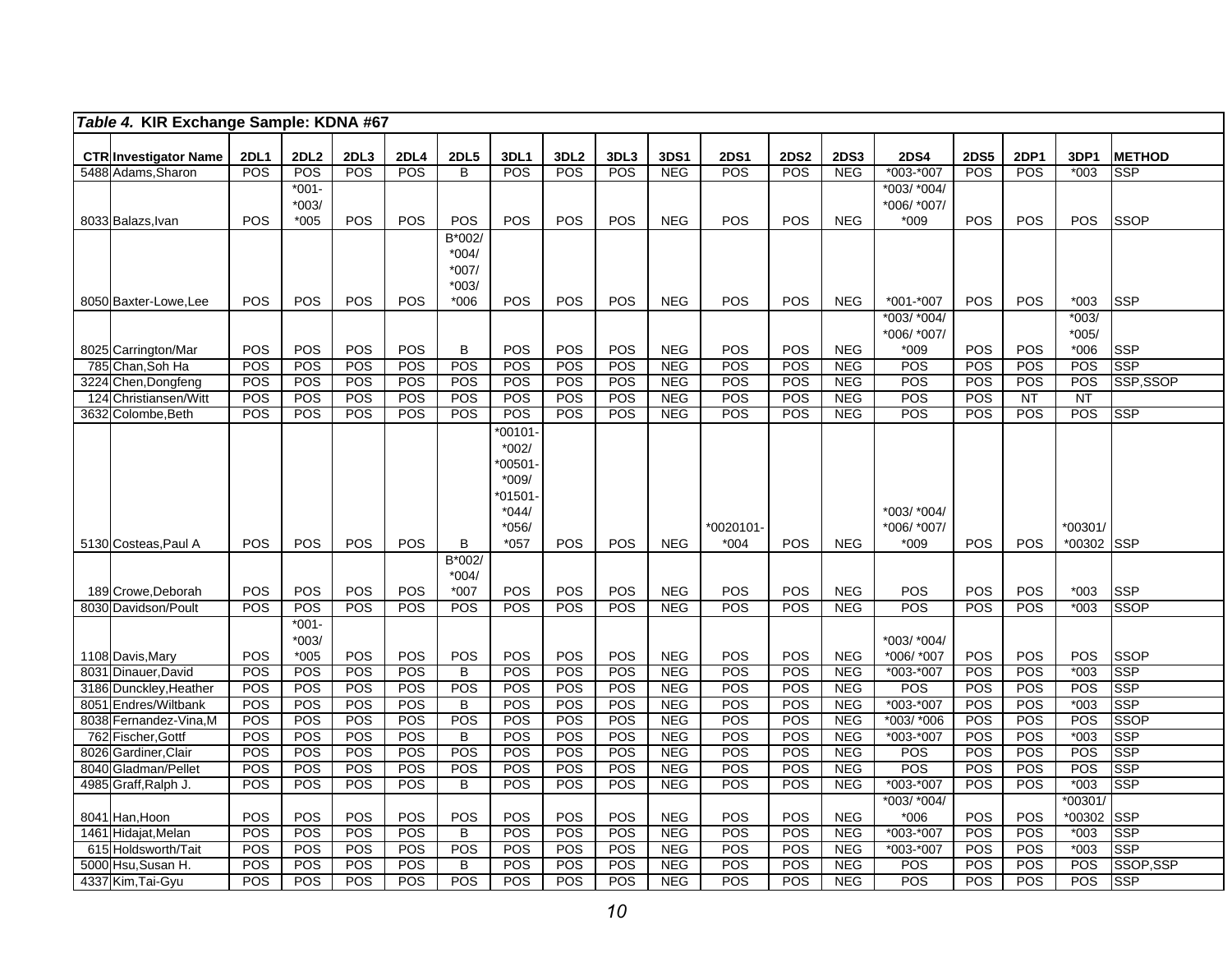| Table 4. KIR Exchange Sample: KDNA #67   |                  |             |                    |             |                    |                    |                    |                         |             |                    |                    |             |                          |                           |             |             |                    |                             |
|------------------------------------------|------------------|-------------|--------------------|-------------|--------------------|--------------------|--------------------|-------------------------|-------------|--------------------|--------------------|-------------|--------------------------|---------------------------|-------------|-------------|--------------------|-----------------------------|
|                                          |                  |             |                    |             |                    |                    |                    |                         |             |                    |                    |             |                          |                           |             |             |                    |                             |
| <b>CTR Investigator Name</b>             |                  | <b>2DL1</b> | 2DL <sub>2</sub>   | 2DL3<br>POS | <b>2DL4</b><br>POS | <b>2DL5</b><br>POS | 3DL1<br>POS        | 3DL <sub>2</sub><br>POS | 3DL3<br>POS | 3DS1<br><b>NEG</b> | <b>2DS1</b><br>POS | <b>2DS2</b> | <b>2DS3</b>              | <b>2DS4</b><br>POS        | <b>2DS5</b> | 2DP1<br>POS | 3DP1               | <b>METHOD</b><br><b>SSP</b> |
| 8037 Kotsch, Katja<br>836 KuKuruga, Debr |                  | POS<br>POS  | <b>POS</b><br>POS  | POS         | POS                | POS                | POS                | POS                     | POS         | <b>NEG</b>         | POS                | POS<br>POS  | <b>NEG</b><br><b>NEG</b> | POS                       | POS<br>POS  | POS         | POS<br>POS         | <b>SSP</b>                  |
| 8046 Kusnierczyk, Piotr                  |                  | <b>POS</b>  | <b>POS</b>         | POS         | <b>POS</b>         | <b>POS</b>         | POS                | <b>POS</b>              | POS         | <b>NEG</b>         | POS                | <b>POS</b>  | <b>NEG</b>               | DEL                       | <b>POS</b>  | NT          | $\overline{NT}$    | <b>MULTIPLEX SSP</b>        |
| 8002 MacCann, Eileen                     |                  | POS         | POS                | <b>POS</b>  | POS                | POS                | POS                | <b>POS</b>              | POS         | <b>NEG</b>         | POS                | POS         | <b>NEG</b>               | POS                       | POS         | <b>POS</b>  | POS                | <b>SSP</b>                  |
|                                          |                  |             |                    |             |                    |                    |                    |                         |             |                    |                    |             |                          | *003/ *004/               |             |             |                    |                             |
|                                          |                  |             |                    |             |                    |                    |                    |                         |             |                    |                    |             |                          | *006/ *007/               |             |             |                    |                             |
| 5142 Marsh, Steven                       |                  | POS         | POS                | POS         | POS                | POS                | POS                | POS                     | POS         | <b>NEG</b>         | POS                | POS         | <b>NEG</b>               | $*009. -$                 | POS         | POS         | $*003. -$          | <b>SSP</b>                  |
| 8027 Middleton.Der                       |                  | POS         | POS                | POS         | POS                | POS                | POS                | POS                     | POS         | NEG                | <b>POS</b>         | POS         | NEG                      | $*003.*009$               | POS         | POS         | POS                | <b>SSOP</b>                 |
| 733 Mytilineos, Joan                     |                  | POS         | POS                | POS         | POS                | <b>POS</b>         | POS                | POS                     | POS         | <b>NEG</b>         | POS                | POS         | <b>NEG</b>               | POS                       | <b>POS</b>  | POS         | POS                | <b>SSP</b>                  |
| 2549 Nehlsen-Canna                       |                  | POS         | <b>POS</b>         | POS         | POS                | B                  | <b>POS</b>         | <b>POS</b>              | POS         | <b>NEG</b>         | POS                | POS         | <b>NEG</b>               | $*003 - *007$             | POS         | POS         | $*003$             |                             |
| 8039 Noreen, Harriet                     |                  | POS         | POS                | POS         | POS                | POS                | POS                | POS                     | POS         | <b>NEG</b>         | POS                | POS         | <b>NEG</b>               | POS                       | POS         | POS         | POS                | <b>SSOP</b>                 |
| 8022 Olerup, Olle                        |                  | <b>POS</b>  | POS                | POS         | POS                | POS                | POS                | POS                     | POS         | <b>NEG</b>         | POS                | POS         | <b>NEG</b>               | POS                       | POS         | POS         | POS                | <b>SSP</b>                  |
| 3966 Permpikul/Vejba                     |                  | POS         | POS                | POS         | POS                | <b>POS</b>         | POS                | POS                     | POS         | <b>NEG</b>         | POS                | POS         | <b>NEG</b>               | POS                       | POS         | POS         | POS                | <b>SSP</b>                  |
| 16 Pidwell, Diane J.                     |                  | <b>POS</b>  | <b>POS</b>         | <b>POS</b>  | POS                | <b>POS</b>         | POS                | <b>POS</b>              | POS         | <b>NEG</b>         | POS                | <b>POS</b>  | <b>NEG</b>               | POS                       | POS         | POS         | POS                | <b>SSOP</b>                 |
|                                          |                  |             |                    |             |                    |                    |                    |                         |             |                    |                    |             |                          | *003/ *004/               |             |             |                    |                             |
| 4141 Pollack, Maril                      |                  | POS         | POS                | POS         | POS                | <b>POS</b>         | POS                | POS                     | POS         | <b>NEG</b>         | POS                | POS         | <b>NEG</b>               | *006/ *007                | POS         | <b>POS</b>  | POS                | <b>SSP</b>                  |
| 3753 Reed/Rajaling                       |                  | POS         | POS                | <b>POS</b>  | POS                | POS                | <b>POS</b>         | POS                     | POS         | NEG                | POS                | POS         | NEG                      | POS                       | POS         | POS         | POS                | <b>SSP</b>                  |
|                                          |                  |             |                    |             |                    | B*002/             |                    |                         |             |                    |                    |             |                          |                           |             |             |                    |                             |
|                                          |                  |             |                    |             |                    | $*004/$            |                    |                         |             |                    |                    |             |                          |                           |             |             |                    |                             |
| 3798 Reinsmoen, Nan                      |                  | POS         | POS                | POS         | POS                | $*007$             | POS                | POS                     | POS         | <b>NEG</b>         | POS                | POS         | <b>NEG</b>               | *003-*007                 | POS         | POS         | $*003$             | <b>SSP</b>                  |
| 1694 Sauer/Guttwald                      |                  | POS         | POS                | POS         | POS                | POS                | POS                | POS                     | POS         | NEG                | POS                | POS         | NEG                      | POS                       | POS         | POS         | POS                | <b>SSP</b>                  |
|                                          |                  |             |                    |             |                    |                    |                    |                         |             |                    |                    |             |                          | *003/ *004/               |             |             |                    |                             |
| 3410 Schroeder, M.L                      |                  | POS         | POS                | POS         | POS                | B                  | POS                | POS                     | POS         | <b>NEG</b>         | POS                | POS         | <b>NEG</b>               | *006/ *007                | POS         | POS         | $*003$             | <b>SSP</b>                  |
| 1426 Senitzer, David                     |                  | POS         | POS                | POS         | $\overline{POS}$   | POS                | $*001$             | POS                     | POS         | <b>NEG</b>         | POS                | POS         | <b>NEG</b>               | POS                       | <b>POS</b>  | POS         | POS                | <b>MULTIPLEX SSP</b>        |
|                                          |                  |             |                    |             |                    | B*002/             |                    |                         |             |                    |                    |             |                          |                           |             |             |                    |                             |
|                                          |                  |             |                    |             |                    | $*004/$            |                    |                         |             |                    |                    |             |                          |                           |             |             |                    |                             |
|                                          |                  |             |                    |             |                    | $*007/$            |                    |                         |             |                    |                    |             |                          |                           |             |             |                    |                             |
|                                          |                  |             |                    |             |                    | $*003/$            |                    |                         |             |                    |                    |             |                          |                           |             |             |                    |                             |
| 740 Snider, Denis                        |                  | <b>POS</b>  | POS                | POS         | POS                | $*006$             | <b>POS</b>         | POS                     | POS         | <b>NEG</b>         | POS                | <b>POS</b>  | <b>NEG</b>               | *003-*007                 | <b>POS</b>  | <b>POS</b>  | $*003$             | <b>SSP</b>                  |
| 702                                      | Spannagl, Michae | POS         | POS                | POS         | POS                | <b>POS</b>         | <b>POS</b>         | POS                     | POS         | <b>NEG</b>         | POS                | POS         | <b>NEG</b>               | POS                       | POS         | POS         | POS                | <b>SSP</b>                  |
| Spyropoulou-Vla<br>8032                  |                  | POS         | POS                | <b>POS</b>  | POS                | $\overline{B}$     | <b>POS</b>         | POS                     | POS         | NEG                | POS                | POS         | NEG                      | $*003 - *006$             | POS         | POS         | $*003$             | <b>SSP</b>                  |
|                                          |                  |             | $*001-$            |             |                    |                    |                    |                         |             |                    |                    |             |                          |                           |             |             |                    |                             |
|                                          |                  |             | $*003/$            |             |                    |                    |                    |                         |             |                    |                    |             |                          |                           |             |             |                    |                             |
| 746 Stamm, Luz                           |                  | POS         | $*005$             | POS         | POS                | POS                | POS                | POS                     | POS         | <b>NEG</b>         | POS                | POS         | <b>NEG</b>               | POS                       | POS         | POS         | <b>POS</b>         | <b>SSOP</b>                 |
|                                          |                  |             |                    |             |                    |                    | $*001/$            |                         |             |                    |                    |             |                          |                           |             |             |                    |                             |
|                                          |                  |             |                    |             | $*001 -$           |                    | $*007-$            |                         |             |                    |                    |             |                          |                           |             |             |                    |                             |
|                                          |                  |             |                    |             | $*005/$            |                    | $*009/$            |                         |             |                    |                    |             |                          |                           |             |             |                    |                             |
|                                          |                  |             |                    |             | *007/              | B*003/             | $*015-$            |                         |             |                    |                    |             |                          |                           |             |             |                    |                             |
|                                          |                  |             | $*001-$<br>$*003/$ |             | $*008/$            | $*004/$<br>$*006$  | $*044/$<br>$*056/$ |                         |             |                    |                    |             |                          |                           |             |             | $*003/$<br>$*005/$ |                             |
| 769 Tavoularis, Sofia                    |                  | POS         | $*005$             | POS         | $*011/$<br>$*012$  | $*009$             | $*057$             | POS                     | POS         | <b>NEG</b>         | *002-*004          | POS         | <b>NEG</b>               | *003/ *006/<br>*007/ *009 | <b>POS</b>  | <b>POS</b>  | $*006$             | <b>SSOP</b>                 |
| 230 Thoni, Deborah                       |                  | POS         | POS                | POS         | POS                | POS                | POS                | <b>POS</b>              | POS         | <b>NEG</b>         | POS                | POS         | <b>NEG</b>               | POS                       | POS         | POS         | POS                | <b>SSOP</b>                 |
|                                          |                  |             |                    |             |                    | A*001/             |                    |                         |             |                    |                    |             |                          | *003/ *004/               |             |             |                    |                             |
| 4021 Trachtenberg, Eliz                  |                  | <b>POS</b>  | POS                | POS         | POS                | B*006              | POS                | POS                     | POS         | <b>NEG</b>         | POS                | POS         | <b>NEG</b>               | *006/ *007                | POS         | POS         | POS                | <b>MALDI-TDF</b>            |
| 8024 Trowsdale.Joh                       |                  | POS         | POS                | POS         | $\overline{NT}$    | POS                | <b>POS</b>         | $\overline{NT}$         | POS         | NEG                | POS                | POS         | NEG                      | <b>DEL</b>                | POS         | POS         | POS                | <b>SSP</b>                  |
|                                          |                  |             |                    |             |                    |                    |                    |                         |             |                    |                    |             |                          |                           |             |             |                    |                             |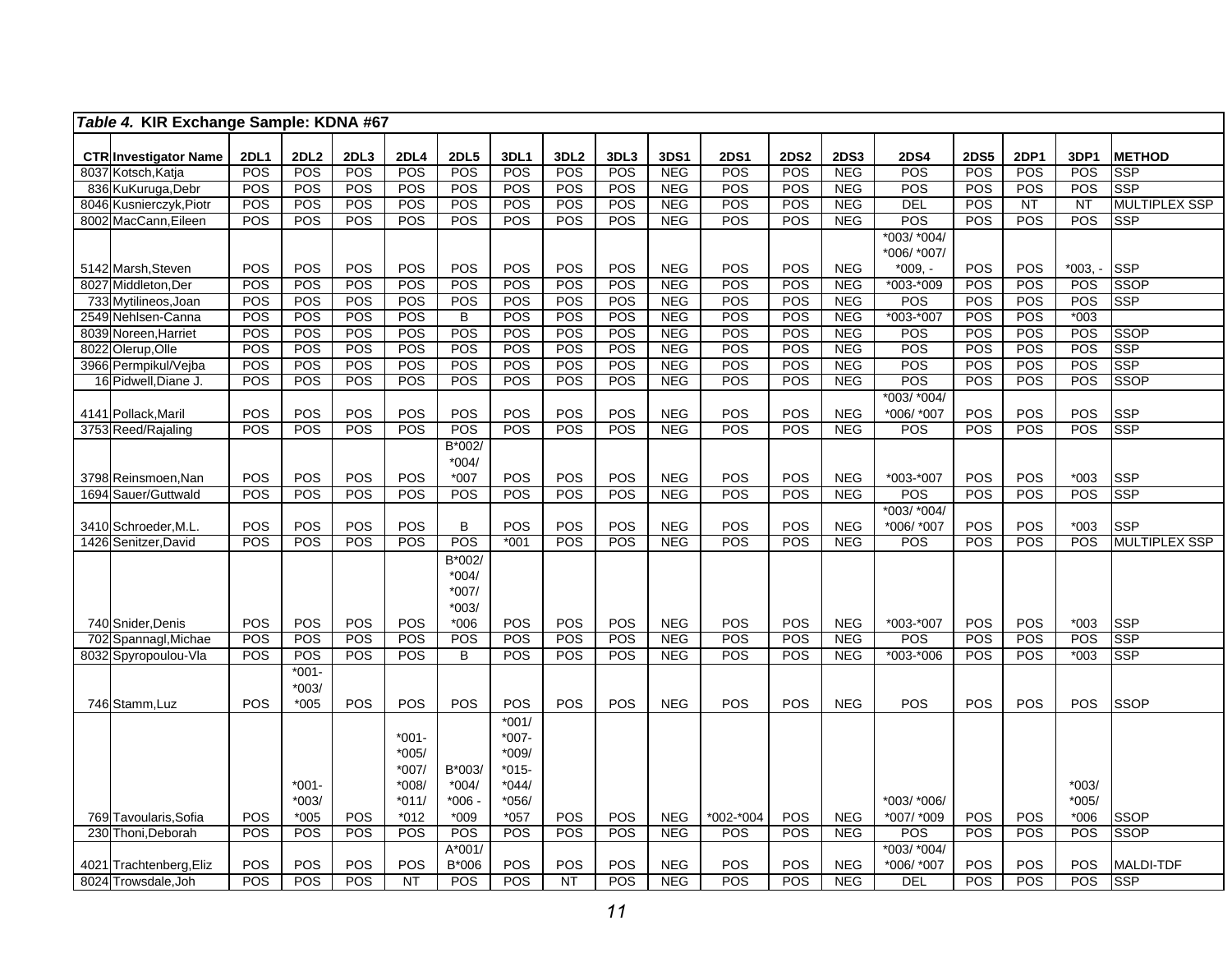| Table 4. KIR Exchange Sample: KDNA #67 |             |                  |                  |            |                             |            |                  |            |             |             |             |             |                           |             |             |                    |                |
|----------------------------------------|-------------|------------------|------------------|------------|-----------------------------|------------|------------------|------------|-------------|-------------|-------------|-------------|---------------------------|-------------|-------------|--------------------|----------------|
| <b>CTRInvestigator Name</b>            | <b>2DL1</b> | 2DL <sub>2</sub> | 2DL <sub>3</sub> | 2DL4       | <b>2DL5</b>                 | 3DL1       | 3DL <sub>2</sub> | 3DL3       | <b>3DS1</b> | <b>2DS1</b> | <b>2DS2</b> | <b>2DS3</b> | <b>2DS4</b>               | <b>2DS5</b> | <b>2DP1</b> | 3DP1               | <b>IMETHOD</b> |
| 5462 Turner, Victor                    | <b>POS</b>  | POS              | <b>POS</b>       | POS.       | B                           | POS.       | POS              | <b>POS</b> | NEG.        | POS.        | POS.        | NEG.        | $*003-*007$               | POS.        | <b>POS</b>  | *003               | <b>ISSP</b>    |
| 8053 Tyan, Dolly                       | <b>POS</b>  | <b>POS</b>       | POS.             | <b>POS</b> | B                           | <b>POS</b> | POS              | <b>POS</b> | <b>NEG</b>  | POS         | <b>POS</b>  | NEG.        | *003-*007                 | <b>POS</b>  | <b>POS</b>  | $*003$             | SSP,SSOP       |
| 8028 Uhrberg, Marku                    | <b>POS</b>  | POS              | <b>POS</b>       | NT         | <b>POS</b>                  | <b>POS</b> | POS              | ΝT         | <b>NEG</b>  | POS         | <b>POS</b>  | NEG.        | <b>POS</b>                | <b>NEG</b>  | <b>NT</b>   | NT                 | <b>ISSP</b>    |
| 3775 Vidan-Jeras, BI                   | <b>POS</b>  | <b>POS</b>       | POS.             | <b>POS</b> | В                           | POS.       | POS              | <b>POS</b> | <b>NEG</b>  | <b>POS</b>  | <b>POS</b>  | NEG.        | <b>POS</b>                | <b>POS</b>  | <b>POS</b>  | <b>POS</b>         | <b>SSP</b>     |
|                                        |             |                  |                  |            |                             |            |                  |            |             |             |             |             |                           |             |             | $*003/$<br>$*005/$ |                |
| 8023 Vilches, Carlo                    | <b>POS</b>  | <b>POS</b>       | POS.             | <b>POS</b> | <b>POS</b>                  | <b>POS</b> | <b>POS</b>       | <b>POS</b> | NEG.        | <b>POS</b>  | <b>POS</b>  | <b>NEG</b>  | <b>POS</b>                | <b>POS</b>  | <b>POS</b>  | $*006$             | <b>SSP</b>     |
| 8047 Wassmuth.Ralf                     | <b>POS</b>  | <b>POS</b>       | POS.             | <b>POS</b> | <b>POS</b>                  | POS.       | POS              | <b>POS</b> | <b>NEG</b>  | <b>POS</b>  | <b>POS</b>  | NEG.        | <b>POS</b>                | <b>POS</b>  | <b>POS</b>  | <b>POS</b>         | <b>ISSP</b>    |
| 705 Watkins, David I.                  | <b>POS</b>  | <b>POS</b>       | POS.             | <b>POS</b> | B*002/<br>$*004/$<br>$*007$ | POS.       | <b>POS</b>       | <b>POS</b> | <b>NEG</b>  | <b>POS</b>  | <b>POS</b>  | <b>NEG</b>  | *003/ *004/<br>*006/ *007 | <b>POS</b>  | <b>POS</b>  | $*003$             |                |
| 1466 Yu, Neng                          | <b>POS</b>  | <b>POS</b>       | POS.             | <b>POS</b> | <b>POS</b>                  | POS.       | POS              | <b>POS</b> | <b>NEG</b>  | POS         | <b>POS</b>  | NEG.        | <b>POS</b>                | <b>POS</b>  | <b>POS</b>  | $*003$             | <b>SSOP</b>    |
| 713 Zachary, Andre                     | <b>POS</b>  | POS              | <b>POS</b>       | POS.       | B*002/<br>$*004$            | POS.       | POS              | <b>POS</b> | NEG.        | POS         | <b>POS</b>  | NEG.        | *003/ *006                | POS.        | <b>POS</b>  | $*003$             |                |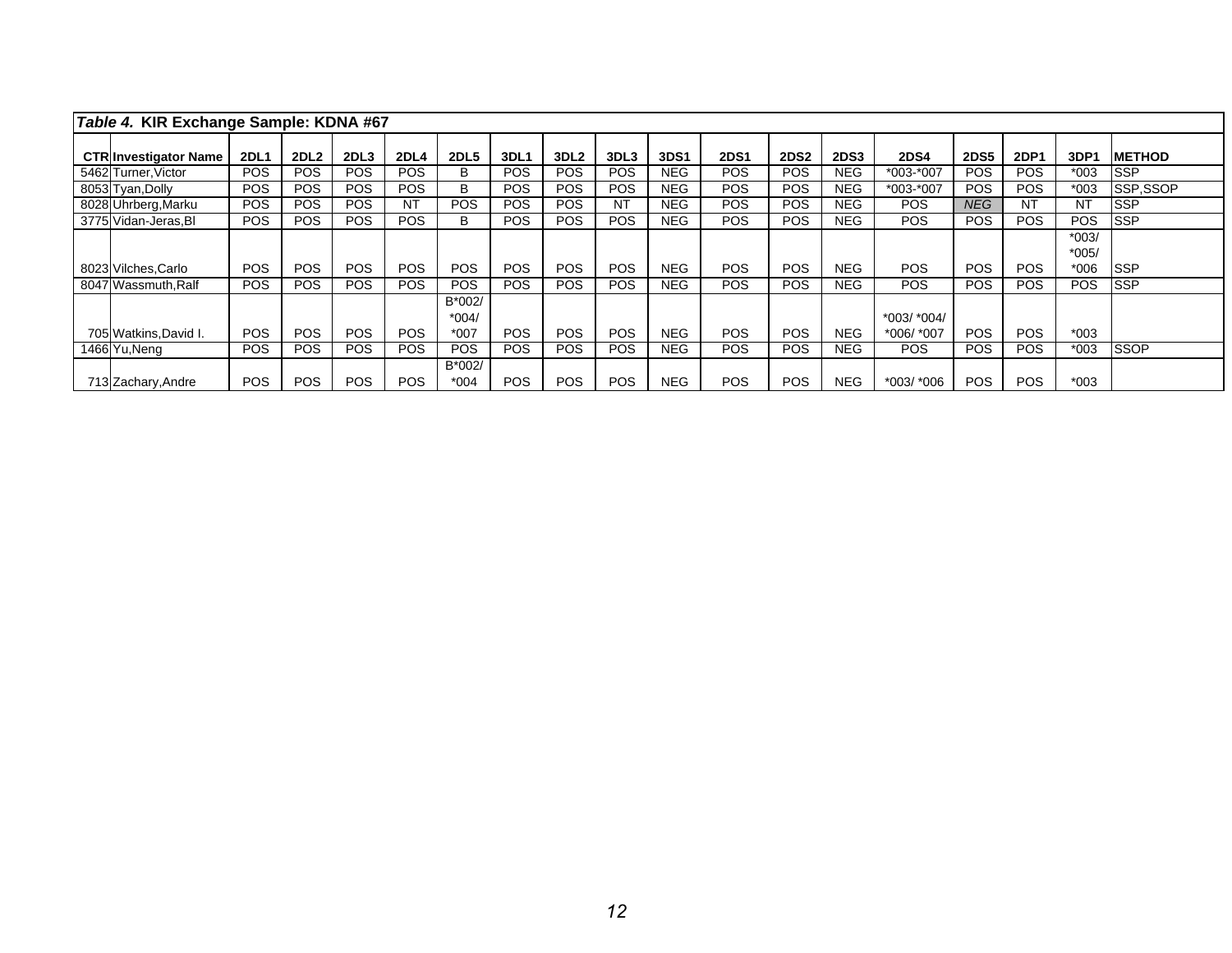|     | Table 5. KIR Exchange Sample: KDNA #68        |                   |                          |            |                         |                       |                          |                   |                   |             |                   |                          |                          |                          |                   |                    |                 |                          |
|-----|-----------------------------------------------|-------------------|--------------------------|------------|-------------------------|-----------------------|--------------------------|-------------------|-------------------|-------------|-------------------|--------------------------|--------------------------|--------------------------|-------------------|--------------------|-----------------|--------------------------|
|     |                                               |                   |                          |            |                         |                       |                          |                   |                   |             |                   |                          |                          |                          |                   |                    |                 |                          |
|     | <b>CTR Investigator Name</b>                  | <b>2DL1</b>       | <b>2DL2</b>              | 2DL3       | <b>2DL4</b><br>POS      | <b>2DL5</b>           | 3DL1                     | 3DL <sub>2</sub>  | 3DL3              | 3DS1<br>POS | <b>2DS1</b>       | <b>2DS2</b>              | <b>2DS3</b>              | <b>2DS4</b>              | <b>2DS5</b>       | <b>2DP1</b><br>POS | 3DP1            | <b>METHOD</b>            |
|     | 5488 Adams, Sharon<br>8033 Balazs, Ivan       | <b>POS</b><br>POS | <b>NEG</b><br>NEG        | POS<br>POS | POS                     | $\mathsf{A}$<br>POS   | <b>NEG</b><br><b>NEG</b> | <b>POS</b><br>POS | <b>POS</b><br>POS | POS         | <b>POS</b><br>POS | <b>NEG</b>               | <b>NEG</b><br><b>NEG</b> | <b>NEG</b><br><b>NEG</b> | <b>POS</b><br>POS | POS                | $*003$<br>POS   | SSP<br><b>SSOP</b>       |
|     |                                               |                   |                          |            |                         | $A*001/$              |                          |                   |                   |             |                   | <b>NEG</b>               |                          |                          |                   |                    |                 |                          |
|     | 8050 Baxter-Lowe, Lee                         | POS               | <b>NEG</b>               | POS        | POS                     | $*005$                | <b>NEG</b>               | POS               | POS               | POS         | POS               | <b>NEG</b>               | <b>NEG</b>               | <b>NEG</b>               | POS               | POS                | $*003$          | <b>SSP</b>               |
|     |                                               |                   |                          |            |                         |                       |                          |                   |                   |             |                   |                          |                          |                          |                   |                    | $*003/$         |                          |
|     |                                               |                   |                          |            |                         |                       |                          |                   |                   |             |                   |                          |                          |                          |                   |                    | $*005/$         |                          |
|     | 8025 Carrington/Mar                           | POS               | <b>NEG</b>               | POS        | POS                     | Α                     | <b>NEG</b>               | POS               | POS               | POS         | POS               | <b>NEG</b>               | <b>NEG</b>               | <b>NEG</b>               | POS               | POS                | $*006$          | <b>SSP</b>               |
|     | 785 Chan, Soh Ha                              | POS               | <b>NEG</b>               | POS        | POS                     | POS                   | <b>NEG</b>               | <b>POS</b>        | POS               | POS         | POS               | <b>NEG</b>               | <b>NEG</b>               | <b>NEG</b>               | POS               | POS                | POS             | SSP                      |
|     | 3224 Chen, Dongfeng                           | POS               | <b>NEG</b>               | POS        | POS                     | POS                   | <b>NEG</b>               | POS               | POS               | POS         | POS               | <b>NEG</b>               | <b>NEG</b>               | <b>NEG</b>               | POS               | POS                | POS             | SSP.SSOP                 |
|     | 124 Christiansen/Witt                         | POS               | NEG                      | POS        | $\overline{POS}$        | $\overline{POS}$      | NEG                      | POS               | POS               | POS         | POS               | NEG                      | NEG                      | NEG                      | POS               | $\overline{NT}$    | $\overline{NT}$ |                          |
|     | 3632 Colombe, Beth                            | POS               | <b>NEG</b>               | POS        | POS                     | POS                   | <b>NEG</b>               | $\overline{POS}$  | <b>POS</b>        | POS         | POS               | <b>NEG</b>               | <b>NEG</b>               | NEG                      | <b>POS</b>        | POS                | POS             | SSP                      |
|     |                                               |                   |                          |            |                         |                       |                          |                   |                   |             | $*0020101-$       |                          |                          |                          |                   |                    | *00301/         |                          |
|     | 5130 Costeas, Paul A                          | POS               | <b>NEG</b>               | POS        | POS                     | Α                     | <b>NEG</b>               | POS               | POS               | POS         | $*004$            | <b>NEG</b>               | <b>NEG</b>               | <b>NEG</b>               | POS               | POS                | *00302          | SSP                      |
|     |                                               |                   |                          |            |                         | A*001/                |                          |                   |                   |             |                   |                          |                          |                          |                   |                    |                 |                          |
|     | 189 Crowe, Deborah                            | POS               | <b>NEG</b>               | POS        | POS                     | $*005$                | <b>NEG</b>               | POS               | POS               | POS         | POS               | <b>NEG</b>               | <b>NEG</b>               | <b>NEG</b>               | POS               | POS                | $*003$          | <b>SSP</b>               |
|     | 8030 Davidson/Poult                           | <b>POS</b>        | <b>NEG</b>               | <b>POS</b> | POS                     | POS                   | <b>POS</b>               | <b>POS</b>        | POS               | POS         | POS               | <b>NEG</b>               | <b>NEG</b>               | <b>NEG</b>               | POS               | POS                | $*003$          | <b>SSOP</b>              |
|     | 1108 Davis, Mary                              | POS               | NEG                      | <b>POS</b> | POS                     | POS                   | <b>NEG</b>               | POS               | POS               | POS         | POS               | NEG                      | <b>NEG</b>               | <b>NEG</b>               | POS               | <b>POS</b>         | POS             | SSOP                     |
|     | 8031 Dinauer, David                           | POS               | <b>NEG</b>               | POS        | POS                     | $\mathsf{A}$          | <b>NEG</b>               | POS               | POS               | POS         | POS               | <b>NEG</b>               | <b>NEG</b>               | <b>NEG</b>               | POS<br>POS        | POS                | $*003$          | <b>SSP</b><br><b>SSP</b> |
|     | 3186 Dunckley, Heather                        | POS               | <b>NEG</b>               | POS        | POS                     | POS                   | <b>NEG</b>               | POS               | POS               | POS         | POS               | NEG                      | <b>NEG</b>               | <b>POS</b>               |                   | POS                | POS             | <b>SSP</b>               |
|     | 8051 Endres/Wiltbank<br>8038 Fernandez-Vina,M | POS<br>POS        | <b>NEG</b><br><b>NEG</b> | POS<br>POS | POS<br>$\overline{POS}$ | $\mathsf{A}$<br>POS   | <b>NEG</b><br><b>NEG</b> | POS<br>POS        | POS<br>POS        | POS<br>POS  | POS<br>POS        | <b>NEG</b><br><b>NEG</b> | <b>NEG</b><br><b>NEG</b> | <b>NEG</b><br><b>NEG</b> | POS<br>POS        | POS<br>POS         | $*003$<br>POS   | SSOP                     |
| 762 | Fischer, Gottf                                | POS               | <b>NEG</b>               | POS        | POS                     | Α                     | <b>NEG</b>               | <b>POS</b>        | POS               | POS         | POS               | <b>NEG</b>               | <b>NEG</b>               | <b>NEG</b>               | <b>POS</b>        | POS                | $*003$          | $\overline{\text{SSP}}$  |
|     | 8026 Gardiner, Clair                          | POS               | <b>NEG</b>               | POS        | <b>POS</b>              | POS                   | <b>NEG</b>               | POS               | POS               | POS         | POS               | <b>NEG</b>               | <b>NEG</b>               | <b>NEG</b>               | POS               | POS                | POS             | SSP                      |
|     | 8040 Gladman/Pellet                           | POS               | NEG                      | POS        | POS                     | $\overline{A}$        | <b>NEG</b>               | POS               | POS               | POS         | POS               | <b>NEG</b>               | <b>NEG</b>               | <b>NEG</b>               | POS               | POS                | POS             | SSP                      |
|     | 4985 Graff,Ralph J.                           | POS               | <b>NEG</b>               | POS        | POS                     | A                     | <b>NEG</b>               | POS               | POS               | POS         | POS               | <b>NEG</b>               | <b>NEG</b>               | <b>NEG</b>               | POS               | POS                | $*003$          | SSP                      |
|     |                                               |                   |                          |            |                         |                       |                          |                   |                   |             |                   |                          |                          |                          |                   |                    | $*00301$        |                          |
|     | 8041 Han, Hoon                                | POS               | <b>NEG</b>               | POS        | POS                     | POS                   | <b>NEG</b>               | POS               | POS               | POS         | POS               | <b>NEG</b>               | <b>NEG</b>               | <b>NEG</b>               | POS               | POS                | *00302          | <b>SSP</b>               |
|     | 1461 Hidajat, Melan                           | POS               | <b>NEG</b>               | POS        | <b>POS</b>              | Α                     | NEG                      | POS               | POS               | POS         | POS               | <b>NEG</b>               | <b>NEG</b>               | <b>NEG</b>               | POS               | POS                | $*003$          | <b>SSP</b>               |
|     |                                               |                   |                          |            |                         | A*001/                |                          |                   |                   |             |                   |                          |                          |                          |                   |                    |                 |                          |
|     | 615 Holdsworth/Tait                           | POS               | <b>NEG</b>               | POS        | POS                     | $*005$                | <b>NEG</b>               | <b>POS</b>        | POS               | POS         | POS               | <b>NEG</b>               | <b>NEG</b>               | <b>NEG</b>               | POS               | POS                | $*003$          | <b>SSP</b>               |
|     | 5000 Hsu.Susan H.                             | POS               | <b>NEG</b>               | POS        | POS                     | POS                   | <b>NEG</b>               | POS               | POS               | POS         | POS               | <b>NEG</b>               | <b>NEG</b>               | <b>NEG</b>               | POS               | POS                | POS             | SSOP, SSP                |
|     | 4337 Kim,Tai-Gyu                              | POS               | NEG                      | POS        | POS                     | POS                   | <b>NEG</b>               | POS               | POS               | POS         | POS               | <b>NEG</b>               | <b>NEG</b>               | <b>NEG</b>               | POS               | POS                | POS             | SSP                      |
|     | 8037 Kotsch, Katja                            | POS               | <b>NEG</b>               | POS        | $\overline{POS}$        | POS                   | <b>NEG</b>               | POS               | POS               | POS         | POS               | <b>NEG</b>               | <b>NEG</b>               | <b>NEG</b>               | POS               | POS                | POS             | SSP                      |
|     | 836 KuKuruga, Debr                            | POS               | <b>NEG</b>               | POS        | POS                     | POS                   | <b>NEG</b>               | POS               | POS               | POS         | POS               | <b>NEG</b>               | <b>NEG</b>               | <b>NEG</b>               | <b>POS</b>        | POS                | POS             | SSP                      |
|     | 8046 Kusnierczyk, Piotr                       | POS               | <b>NEG</b>               | POS        | POS                     | POS                   | <b>NEG</b>               | POS               | POS               | POS         | POS               | <b>NEG</b>               | <b>NEG</b>               | <b>NEG</b>               | <b>POS</b>        | <b>NT</b>          | $\overline{NT}$ | <b>MULTIPLEX SSP</b>     |
|     | 8002 MacCann, Eileen                          | <b>POS</b>        | <b>NEG</b>               | POS        | <b>POS</b>              | POS                   | <b>NEG</b>               | POS               | <b>POS</b>        | POS         | POS               | <b>NEG</b>               | <b>NEG</b>               | <b>NEG</b>               | POS               | POS                | <b>POS</b>      | <b>SSP</b>               |
|     | 5142 Marsh, Steven                            | POS               | <b>NEG</b>               | POS        | POS                     | POS                   | <b>NEG</b>               | POS               | POS               | POS         | POS               | <b>NEG</b>               | <b>NEG</b>               | <b>NEG</b>               | POS               | POS                | $*003, -$       | SSP                      |
|     | 8027 Middleton, Der                           | POS               | <b>NEG</b>               | POS        | POS                     | POS                   | <b>NEG</b>               | <b>POS</b>        | POS               | POS         | POS               | <b>NEG</b>               | <b>NEG</b>               | <b>NEG</b>               | POS               | POS                | POS             | <b>SSOP</b>              |
|     | 733 Mytilineos, Joan                          | <b>POS</b>        | <b>NEG</b>               | POS        | POS                     | POS                   | <b>NEG</b>               | POS               | POS               | POS         | POS               | <b>NEG</b>               | <b>NEG</b>               | <b>NEG</b>               | POS               | POS                | POS             | <b>SSP</b>               |
|     | 2549 Nehlsen-Canna                            | POS<br>POS        | <b>NEG</b><br>NEG        | POS<br>POS | POS<br>POS              | $\overline{A}$<br>POS | <b>NEG</b><br><b>NEG</b> | POS<br>POS        | <b>POS</b><br>POS | POS<br>POS  | POS<br>POS        | <b>NEG</b><br><b>NEG</b> | <b>NEG</b><br><b>NEG</b> | <b>NEG</b><br><b>NEG</b> | POS<br>POS        | POS<br>POS         | $*003$<br>POS   | <b>SSOP</b>              |
|     | 8039 Noreen, Harriet                          |                   |                          |            |                         |                       |                          |                   |                   |             |                   |                          |                          |                          |                   |                    | POS             | <b>SSP</b>               |
|     | 8022 Olerup, Olle<br>3966 Permpikul/Vejba     | POS<br>POS        | <b>NEG</b><br><b>NEG</b> | POS<br>POS | POS<br>POS              | POS<br>POS            | <b>NEG</b><br><b>NEG</b> | POS<br>POS        | POS<br>POS        | POS<br>POS  | POS<br>POS        | <b>NEG</b><br><b>NEG</b> | <b>NEG</b><br><b>NEG</b> | <b>NEG</b><br><b>NEG</b> | POS<br>POS        | POS<br>POS         | POS             | <b>SSP</b>               |
|     | 16 Pidwell, Diane J.                          | POS               | <b>NEG</b>               | POS        | POS                     | POS                   | <b>NEG</b>               | POS               | POS               | POS         | POS               | <b>NEG</b>               | <b>NEG</b>               | <b>NEG</b>               | POS               | POS                | POS             | <b>SSOP</b>              |
|     | 4141 Pollack, Maril                           | POS               | <b>NEG</b>               | POS        | $\overline{POS}$        | $\overline{POS}$      | NEG                      | POS               | $\overline{POS}$  | POS         | POS               | NEG                      | <b>NEG</b>               | <b>NEG</b>               | POS               | POS                | POS             | <b>SSP</b>               |
|     |                                               |                   |                          |            |                         |                       |                          |                   |                   |             |                   |                          |                          |                          |                   |                    |                 |                          |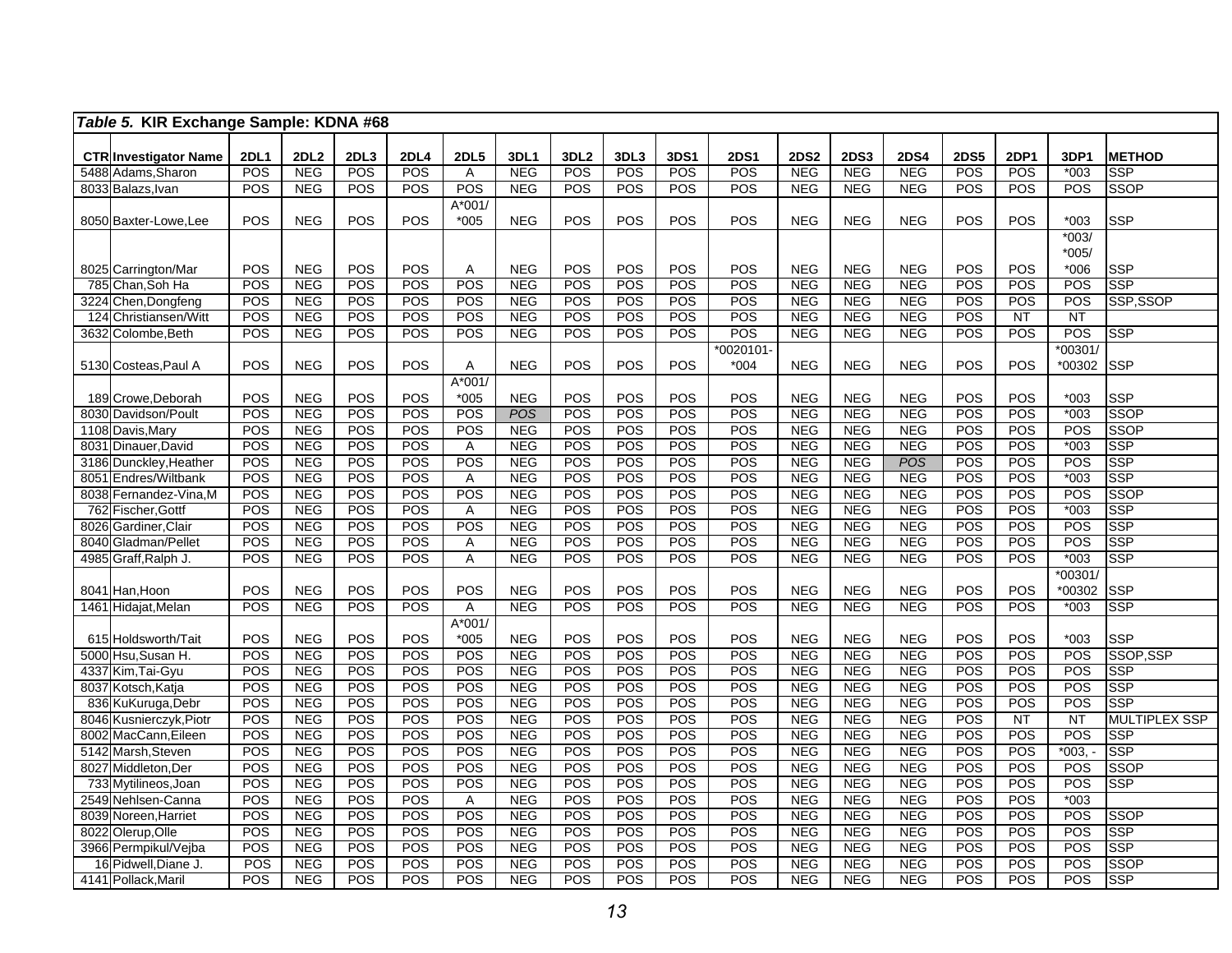| Table 5. KIR Exchange Sample: KDNA #68       |             |                          |            |                               |                    |                   |                  |            |                   |             |                               |                   |                   |             |             |                    |                          |
|----------------------------------------------|-------------|--------------------------|------------|-------------------------------|--------------------|-------------------|------------------|------------|-------------------|-------------|-------------------------------|-------------------|-------------------|-------------|-------------|--------------------|--------------------------|
| <b>CTR Investigator Name</b>                 | <b>2DL1</b> | 2DL <sub>2</sub>         | 2DL3       | 2DL4                          | <b>2DL5</b>        | 3DL1              | 3DL <sub>2</sub> | 3DL3       | 3DS1              | <b>2DS1</b> | <b>2DS2</b>                   | <b>2DS3</b>       | <b>2DS4</b>       | <b>2DS5</b> | <b>2DP1</b> | 3DP1               | <b>METHOD</b>            |
| 3753 Reed/Rajaling                           | POS         | <b>NEG</b>               | <b>POS</b> | <b>POS</b>                    | POS                | <b>NEG</b>        | POS              | <b>POS</b> | POS               | POS         | NEG                           | <b>NEG</b>        | NEG               | POS         | POS         | POS                | <b>SSP</b>               |
| 3798 Reinsmoen, Nan                          | POS         | <b>NEG</b>               | POS        | POS                           | $A*001/$<br>$*005$ | <b>NEG</b>        | POS              | POS        | POS               | POS         | <b>NEG</b>                    | <b>NEG</b>        | <b>NEG</b>        | POS         | POS         | $*003$             | <b>SSP</b>               |
| 1694 Sauer/Guttwald                          | POS         | <b>NEG</b>               | POS        | <b>POS</b>                    | POS                | <b>NEG</b>        | <b>POS</b>       | <b>POS</b> | POS               | POS         | NEG                           | <b>NEG</b>        | NEG               | POS         | POS         | POS                | <b>SSP</b>               |
| 3410 Schroeder, M.L.                         | POS         | <b>NEG</b>               | POS        | <b>POS</b>                    | Α                  | NEG               | POS              | POS        | POS               | POS         | NEG                           | <b>NEG</b>        | NEG               | POS         | POS         | $*003$             | <b>SSP</b>               |
| 1426 Senitzer, David                         | POS         | <b>NEG</b>               | <b>POS</b> | <b>POS</b>                    | A*001              | <b>NEG</b>        | POS              | <b>POS</b> | <b>POS</b>        | POS         | <b>NEG</b>                    | <b>NEG</b>        | <b>NEG</b>        | POS         | POS         | POS                | <b>MULTIPLEX SSP</b>     |
|                                              |             |                          |            |                               | $A*001/$           |                   |                  |            |                   |             |                               |                   |                   |             |             |                    |                          |
| 740 Snider, Denis                            | POS<br>POS  | <b>NEG</b><br><b>NEG</b> | POS<br>POS | POS<br>POS                    | $*005$<br>POS      | <b>NEG</b><br>NEG | POS<br>POS       | POS<br>POS | POS               | POS<br>POS  | <b>NEG</b><br>$\overline{NT}$ | <b>NEG</b><br>NEG | <b>NEG</b><br>NEG | POS<br>POS  | POS<br>POS  | $*003$<br>POS      | <b>SSP</b><br><b>SSP</b> |
| 702 Spannagl, Michae<br>8032 Spyropoulou-Vla | POS         | NEG                      | <b>POS</b> | <b>POS</b>                    |                    | <b>NEG</b>        | POS              | <b>POS</b> | POS<br><b>POS</b> | POS         | <b>NEG</b>                    | <b>NEG</b>        | NEG               | POS         | POS         | $*003$             | <b>SSP</b>               |
| 746 Stamm, Luz                               | POS         | NEG                      | <b>POS</b> | <b>POS</b>                    | Α<br>POS           | NEG               | POS              | <b>POS</b> | <b>POS</b>        | POS         | <b>NEG</b>                    | NEG               | NEG               | <b>POS</b>  | POS         | POS                | <b>SSOP</b>              |
|                                              |             |                          |            | $*001 -$                      |                    |                   |                  |            |                   |             |                               |                   |                   |             |             |                    |                          |
|                                              |             |                          |            | $*005/$<br>$*007/$<br>$*008/$ | $A*001$            |                   |                  |            |                   |             |                               |                   |                   |             |             | $*003/$            |                          |
| 769 Tavoularis, Sofia                        | POS         | <b>NEG</b>               | POS        | $*011/$<br>$*012$             | $B*003/$<br>$*004$ | <b>NEG</b>        | POS              | <b>POS</b> | POS               | *002-*004   | <b>NEG</b>                    | <b>NEG</b>        | <b>NEG</b>        | POS         | POS         | $*005/$<br>$*006$  | <b>SSOP</b>              |
| 230 Thoni, Deborah                           | POS         | <b>NEG</b>               | <b>POS</b> | <b>POS</b>                    | POS                | <b>NEG</b>        | POS              | <b>POS</b> | POS               | POS         | NEG                           | NEG               | NEG               | <b>POS</b>  | POS         | POS                | <b>SSOP</b>              |
| 4021 Trachtenberg, Eliz                      | POS         | <b>NEG</b>               | <b>POS</b> | POS                           | $A*001/$<br>B*006  | <b>NEG</b>        | POS              | POS        | POS               | POS         | <b>NEG</b>                    | <b>NEG</b>        | <b>NEG</b>        | POS         | POS         | POS                | <b>MALDI-TDF</b>         |
| 8024 Trowsdale, Joh                          | POS         | NEG                      | POS        | $\overline{NT}$               | POS                | <b>NEG</b>        | $\overline{NT}$  | <b>POS</b> | POS               | POS         | NEG                           | <b>NEG</b>        | NEG               | POS         | POS         | POS                | <b>SSP</b>               |
| 5462 Turner, Victor                          | POS         | NEG                      | POS        | <b>POS</b>                    | A                  | NEG               | POS              | <b>POS</b> | POS               | POS         | NEG                           | <b>NEG</b>        | NEG               | POS         | POS         | $*003$             | <b>SSP</b>               |
| 8053 Tyan, Dolly                             | POS         | <b>NEG</b>               | POS        | <b>POS</b>                    | A*001              | <b>NEG</b>        | POS              | <b>POS</b> | POS               | POS         | <b>NEG</b>                    | NEG               | NEG               | POS         | POS         | $*003$             | SSP,SSOP                 |
| 8028 Uhrberg, Marku                          | POS         | NEG                      | <b>POS</b> | NT                            | <b>POS</b>         | <b>NEG</b>        | POS              | NT         | POS               | POS         | <b>NEG</b>                    | <b>NEG</b>        | <b>POS</b>        | <b>NEG</b>  | NT          | $\overline{NT}$    | <b>SSP</b>               |
| 3775 Vidan-Jeras, Bl                         | POS         | NEG                      | <b>POS</b> | <b>POS</b>                    | A                  | NEG               | POS              | POS        | POS               | POS         | <b>NEG</b>                    | <b>NEG</b>        | NEG               | POS         | POS         | POS                | <b>SSP</b>               |
|                                              |             |                          |            |                               |                    |                   |                  |            |                   |             |                               |                   |                   |             |             | $*003/$<br>$*005/$ |                          |
| 8023 Vilches, Carlo                          | POS         | <b>NEG</b>               | POS        | POS                           | POS                | <b>NEG</b>        | POS              | POS        | POS               | POS         | <b>NEG</b>                    | <b>NEG</b>        | <b>NEG</b>        | POS         | POS         | $*006$             | <b>SSP</b>               |
| 8047 Wassmuth.Ralf                           | POS         | NEG                      | POS        | POS                           | POS                | NEG               | POS              | POS        | POS               | POS         | <b>NEG</b>                    | <b>NEG</b>        | <b>NEG</b>        | POS         | POS         | POS                | <b>SSP</b>               |
| 705 Watkins, David I.                        | POS         | <b>NEG</b>               | POS        | <b>POS</b>                    | $A*001/$<br>$*005$ | <b>NEG</b>        | POS              | POS        | POS               | POS         | <b>NEG</b>                    | <b>NEG</b>        | <b>NEG</b>        | POS         | POS         | $*003$             |                          |
| 1466 Yu, Neng                                | POS         | <b>NEG</b>               | POS        | POS                           | POS                | <b>NEG</b>        | POS              | POS        | POS               | POS         | <b>NEG</b>                    | <b>NEG</b>        | <b>NEG</b>        | POS         | POS         | POS                | <b>SSOP</b>              |
| 713 Zachary, Andre                           | POS         | NEG                      | POS        | <b>POS</b>                    | A                  | NEG               | POS              | POS        | POS               | POS         | NEG                           | NEG               | <b>NEG</b>        | POS         | POS         | $*003$             |                          |